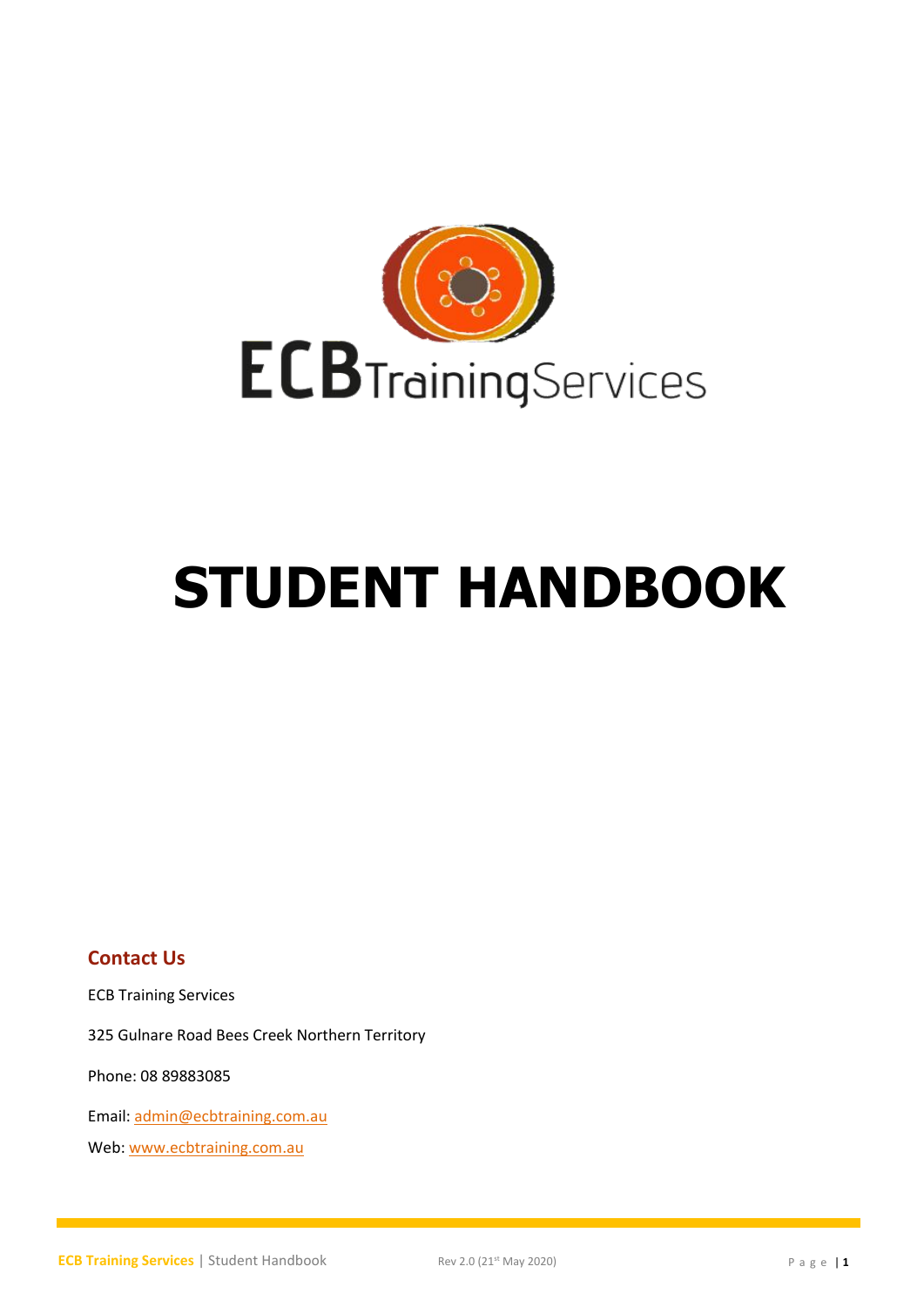

# **Thank you for choosing ECB Training Services as your training provider and allowing us to play a role in your learning journey.**

We pride ourselves on professional, flexible learning and providing you with the best experience possible to attain your learning goals.

I look forward to hearing of your achievements and providing support where we can. I trust you will enjoy your time with us and wish you every success in your learning.

Director Director

ECB Training Services ECB Training Services

**Evelyn Clarke Craig Bayley**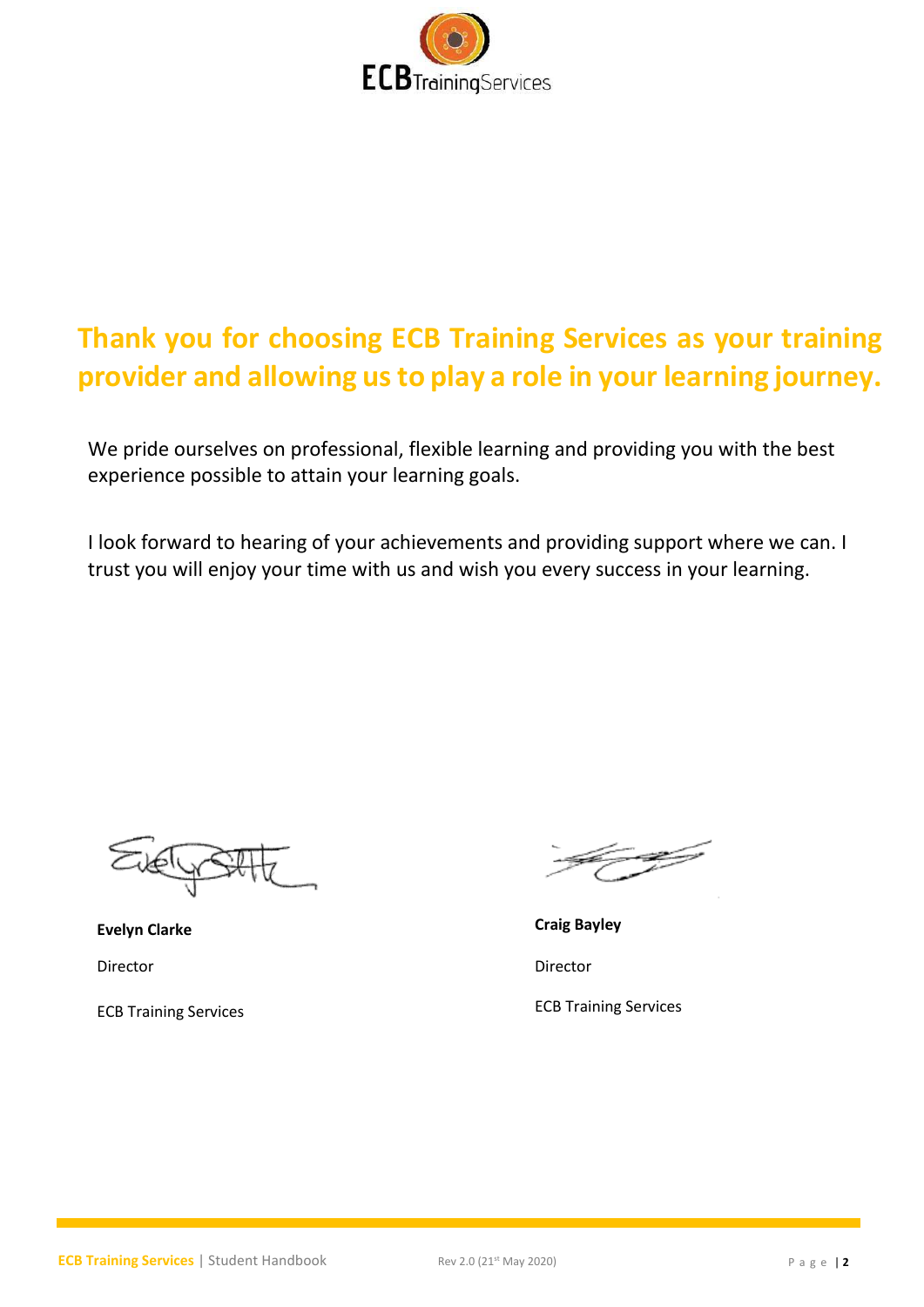

# <span id="page-2-0"></span>**Table of Contents**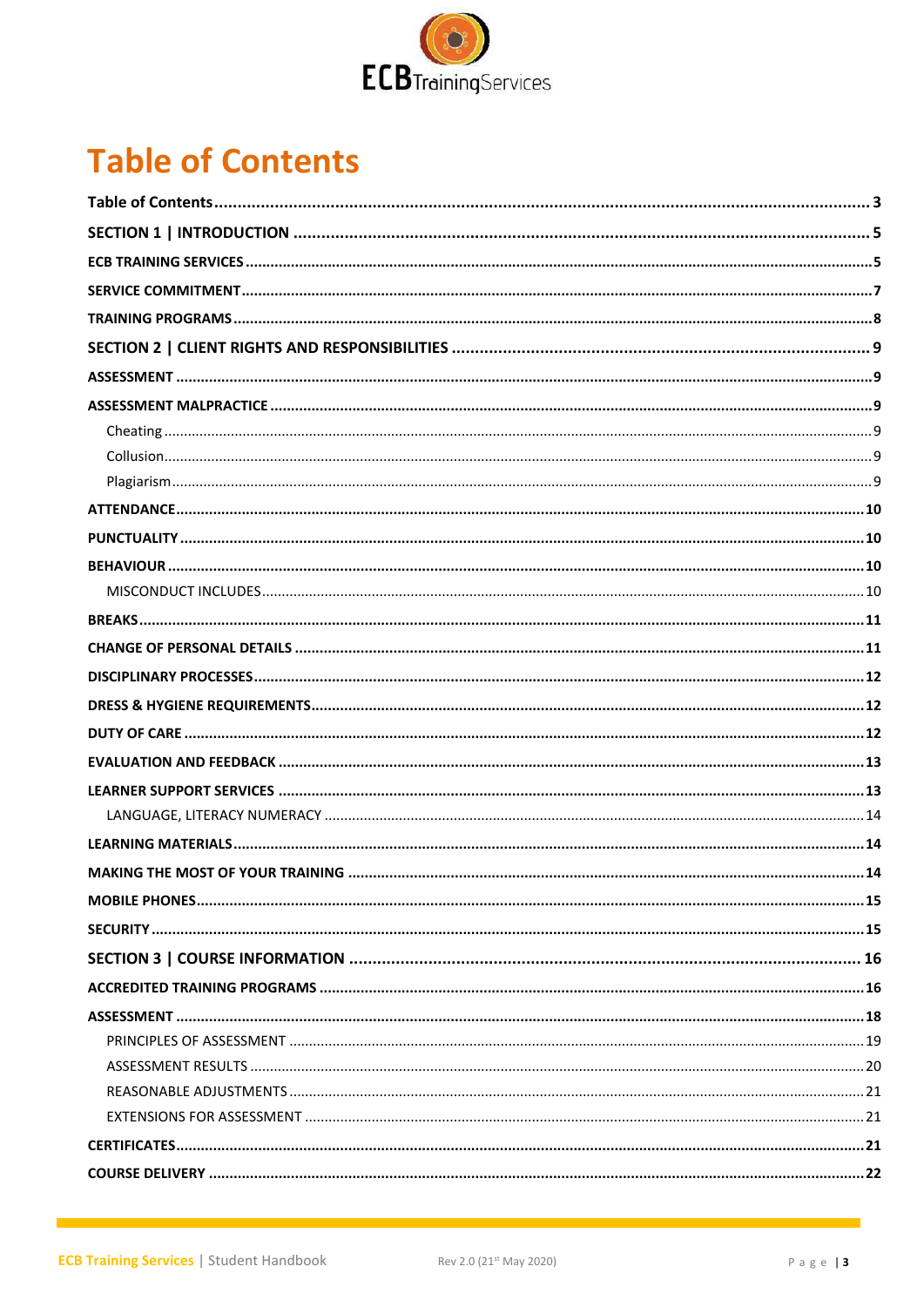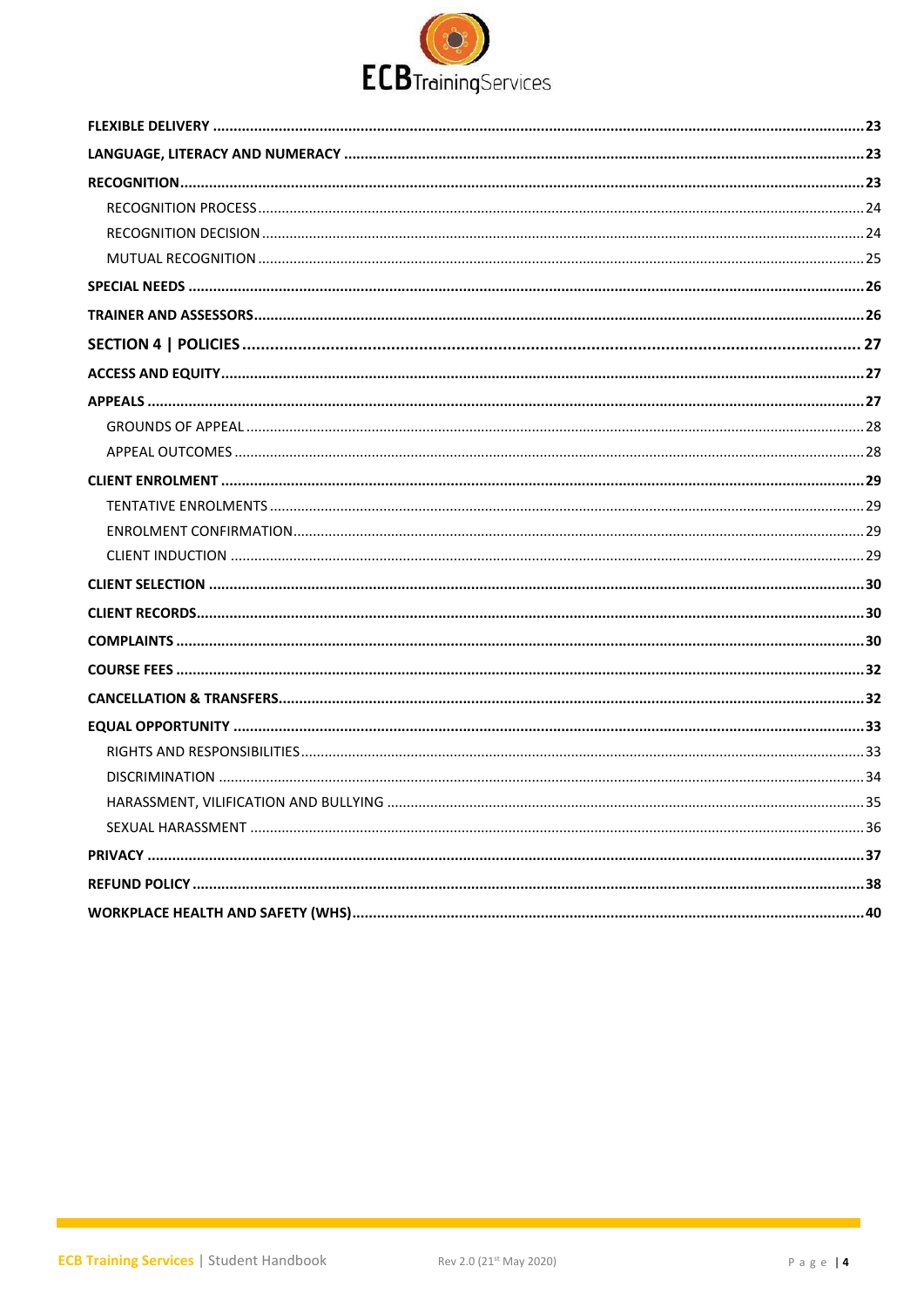

# <span id="page-4-0"></span>**SECTION 1 | INTRODUCTION**

The purpose of this handbook is to provide you with a quick reference about training programs, policies and processes, roles and responsibilities that will guide you through your learning experience with ECB Training Services.

### <span id="page-4-1"></span>**ECB TRAINING SERVICES**

Thank you for considering training with ECB Training Services.

ECB Training Services is registered training organisation (RTO) registered with the Vet Regulator.

ECB Training Services aims to deliver high quality, innovative and engaging training that is relevant to clients, employers, and industry. Our commitment to continuous improvement means we are constantly developing and improving new resources, processes, and facilitation methods to remain ahead in technology and industry standards.

ECB Training Services has training locations in:

• Northern Territory, Victoria, Mackay Qld, and Perth WA

ECB Training Services offers a range of training products and services which includes the following:

#### **QUALIFICATIONS**

- AUR20716 Certificate II in Automotive Vocational Preparation
- BSB41419 Certificate IV in Work Health and Safety
- BSB51319 Diploma of Work Health and Safety
- BSB42015 Certificate IV in Leadership and Management
- FSK20119 Certificate II in Skills for Work and Vocational Pathways
- MSM20116 Certificate II in Process Manufacturing
- RII20115 Certificate II in Resources and Infrastructure Work Preparation
- RII20215 Certificate II in Surface Extraction Operations
- RII20715 Certificate II in Civil Construction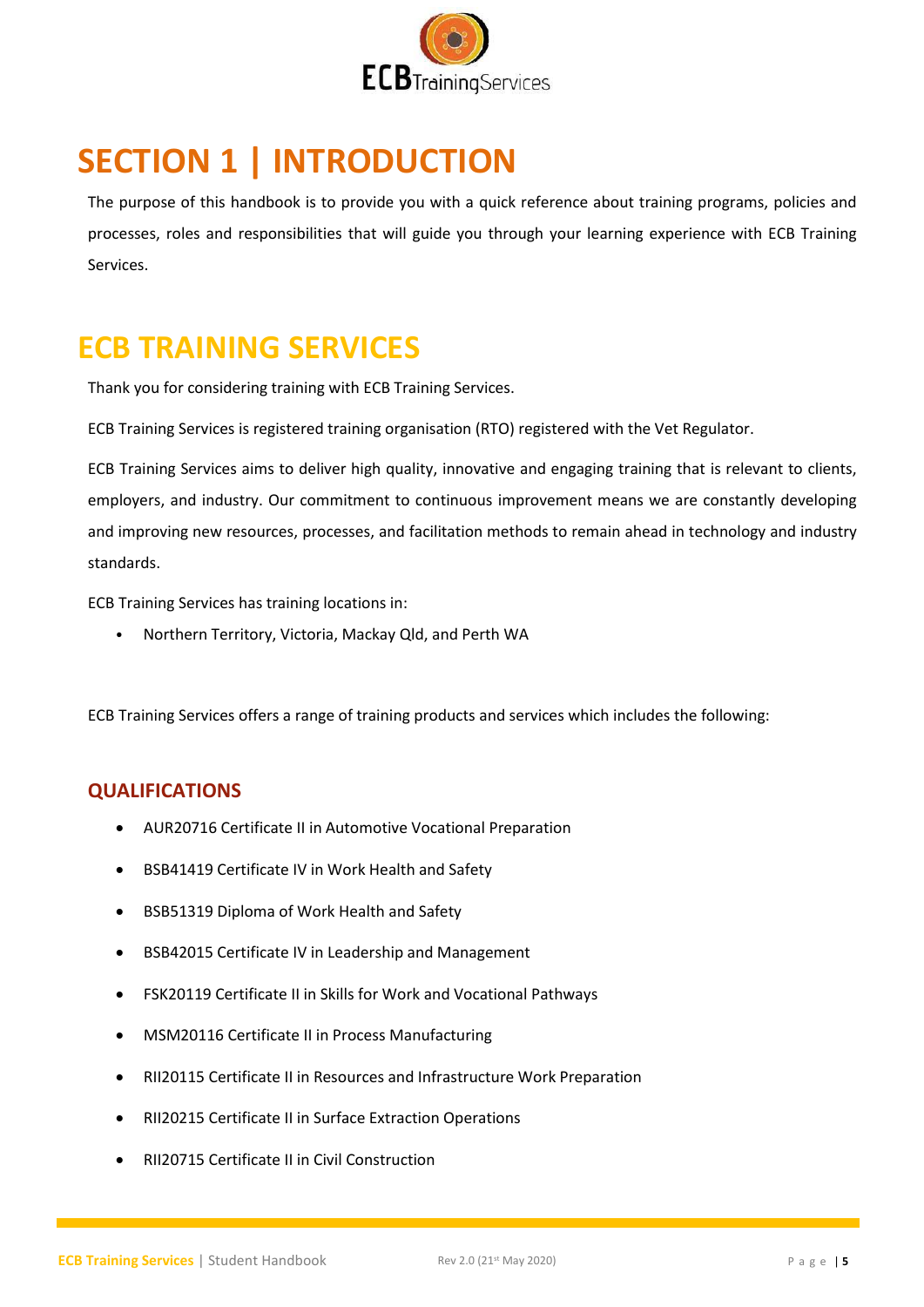

- RII30115 Certificate III in Surface Extraction Operations
- RII30815 Certificate III in Civil Construction Plan Operation
- SIT20316 Certificate II in Hospitality

#### **UNITS OF COMPETENCY**

- CPCCC03047 Cut and core concrete
- CPCCLBM3001 License to operate a concrete placing boom
- CPCCWHS1001 Prepare to work safely in the construction industry
- CPCCWHS2001 Apply WHS requirements, policies, and procedures in the construction industry
- HLTAID001 Provide cardiopulmonary resuscitation
- HLTAID003 Provide first aid
- HLTAID004 Provide an emergency first aid response in an education and care setting
- HLTAID006 Provide advanced first aid
- HLTAID007 Provide advanced resuscitation
- PUAEME001 Provide emergency care
- PUAEME005 Provide pain management
- PUAFER005 Operate as part of an emergency control organisation
- PUAFER006 Lead an emergency control organisation
- PUAFER008 Confine small emergencies in a facility
- PUAFIR210 Prevent injury
- PUAFIR306 Identify, detect, and monitor hazardous materials at an incident
- PUASAR002 Participate in rescue operation
- RIIERR203E Escape from hazardous situations unaided
- RIILAT401D Provide leadership in the supervision of Indigenous employees
- RIILAT402D Provide leadership in the supervision of diverse work teams
- RIIRIS402E Carry out the risk management process
- RIIUND207D Conduct underground lifting operations (Release 2)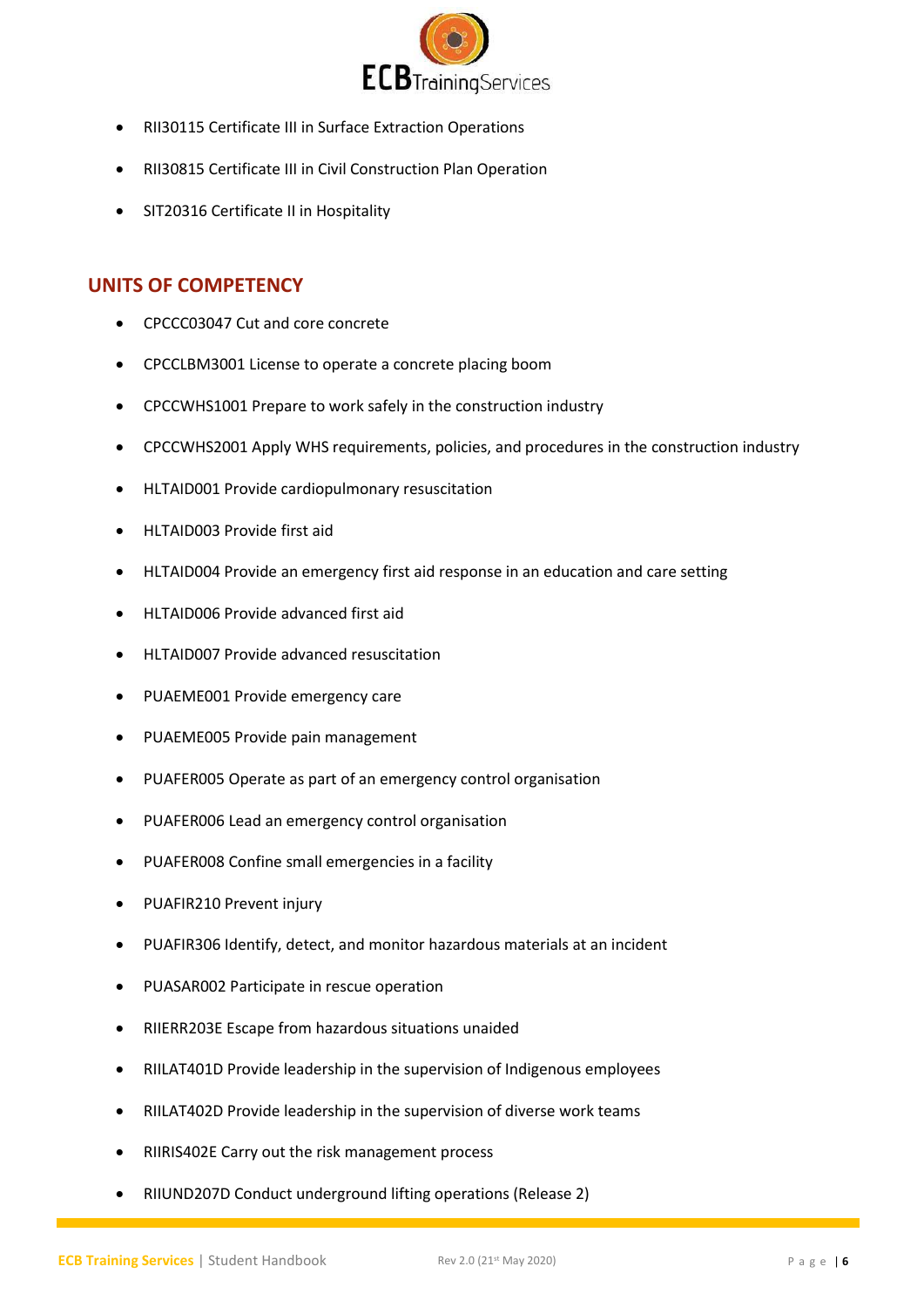

- RIIWHS302E Implement traffic management plans
- TLID2004 Load and unload goods/cargo
- TLIF0001 Apply chain of responsibility legislation, regulations, and workplace procedures
- TLIF0002 Administer chain of responsibility policies and procedures
- TLILIC0001 License to transport dangerous goods by road
- TLILIC0003 Licence to operate a forklift
- TLILIC0005 Licence to operate a boom-type elevating work platform (boom length 11 metres or more)
- UETTDRRF06 Perform rescue from a live LV panel

#### **SKILL SETS**

- SITSS00051 Food Safety Supervisor Skill Set
- TAESS00013 Enterprise Trainer Mentoring Skill Set
- TAESS00014 Enterprise Trainer Presenting Skill Set
- TAESS00017 Workplace Supervisor Skill Set

As an RTO, ECB Training Services is bound to comply with the Standards for Registered Training Organisations (SRTOs) 2015. Training Services provided to clients follow policies and processes developed to meet the VET Quality Framework and SRTOs 2015.

# <span id="page-6-0"></span>**SERVICE COMMITMENT**

ECB Training Services is committed to providing quality training and assessment services to its learners. We aim to:

- Provide training and assessment services that meet industry needs and trends
- Deliver high quality, innovative and engaging training
- Maintain a person-centred approach
- Foster relationships with our clients, supporting them through their career
- Provide flexible learning opportunities
- Provide a supportive, facilitative, and open learning environment
- Ensure all training is delivered by qualified trainer and assessors with the necessary skills and experience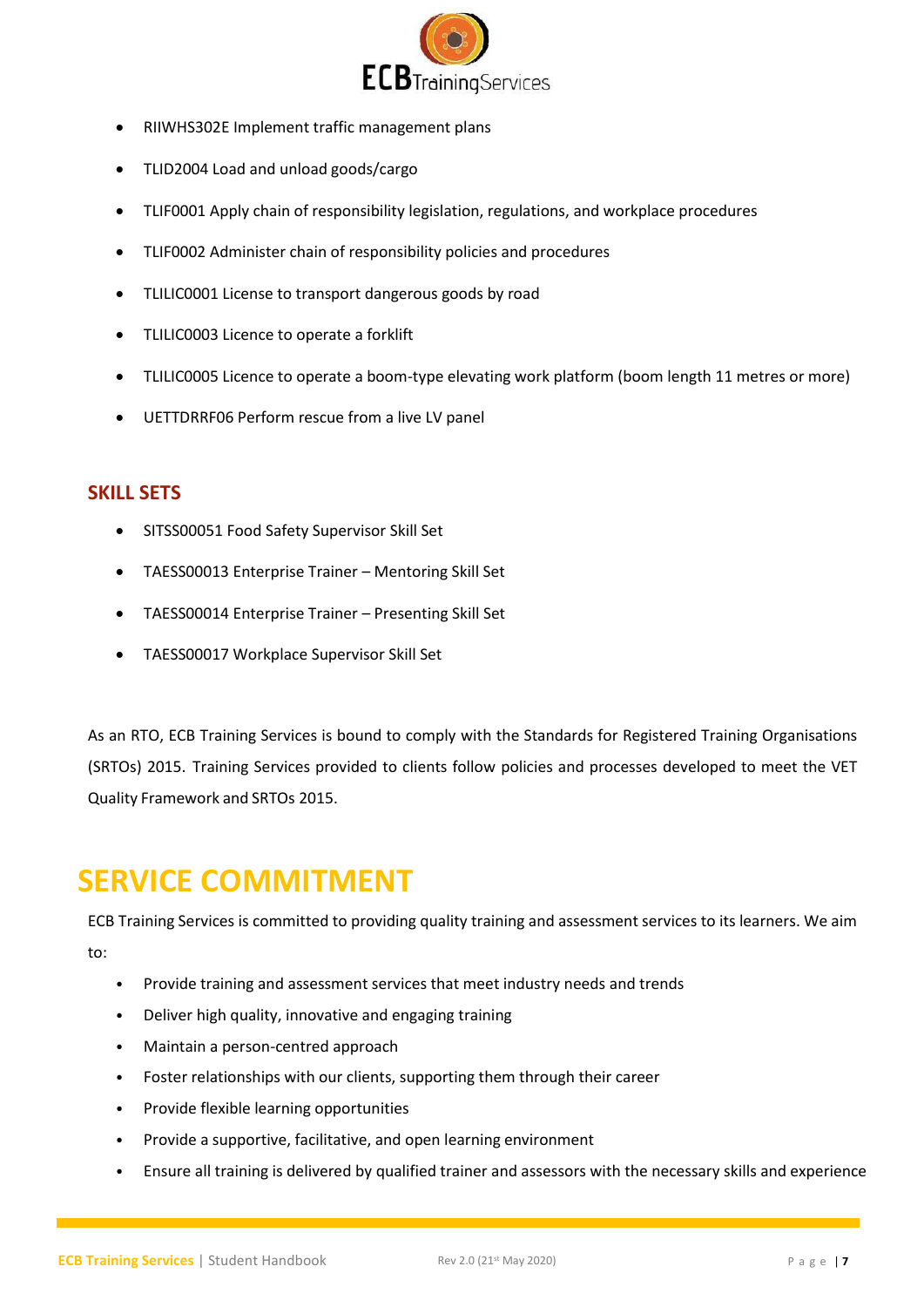

- Ensure all training is continually monitored and improved
- Maintain a healthy and effective learning environment for clients
- Produce competent and confident workers that benefit the community and industry.

# <span id="page-7-0"></span>**TRAINING PROGRAMS**

ECB Training Services delivers a range of training programs, both accredited and non-accredited, which we conduct as public courses or customised for clients and industry. Our holistic approach ensures clients' needs are met.

Accredited programs have been approved by State and /or Commonwealth Government.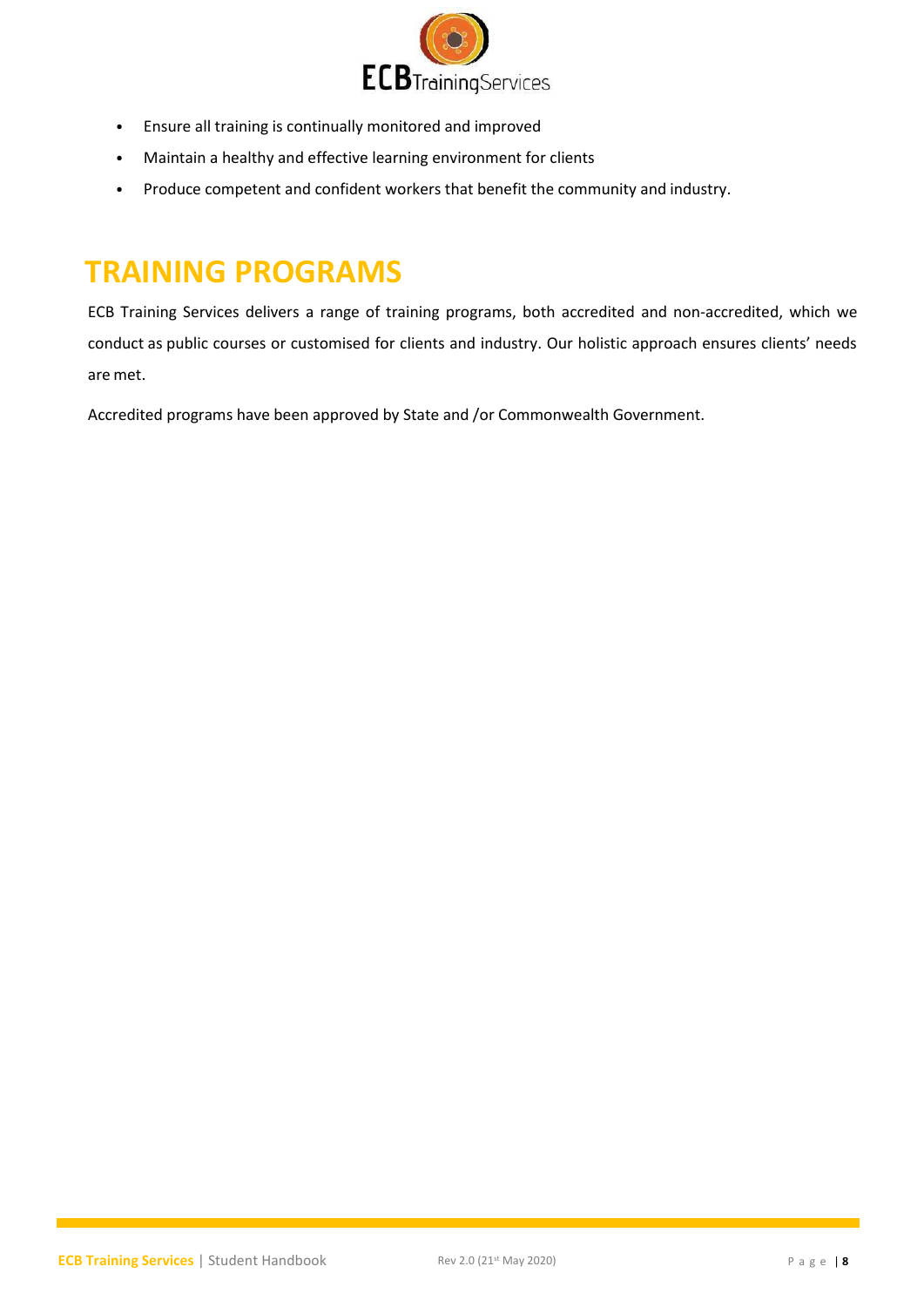

# <span id="page-8-0"></span>**SECTION 2 | CLIENT RIGHTS AND RESPONSIBILITIES**

ECB Training Services conducts training courses at various venues to suit client needs, course type, and learning styles. The following client etiquette guidelines will help foster a healthy learning environment for all clients.

# <span id="page-8-1"></span>**ASSESSMENT**

All assessments must be submitted by the due date. If you are having difficulty completing an assessment, you should discuss it with your trainer/assessor well in advance of the due date. This way the trainer/assessor may be able to offer support or grant additional time. Please note there may be conditions or penalties to gaining an extension.

# <span id="page-8-2"></span>**ASSESSMENT MALPRACTICE**

Assessment malpractice includes cheating, collusion, and plagiarism.

ECB Training Services regards the integrity of assessment as critical to its professional responsibilities as an RTO and therefore strives to ensure the assessment processes are not compromised. ECB Training Services has policies and procedures in place for dealing with assessment malpractice.

### <span id="page-8-3"></span>**Cheating**

All assessments must be 100% your own work. Cheating or the use of another person's work and submitting as your own is cheating and will not be tolerated.

### <span id="page-8-4"></span>**Collusion**

Collusion is the presentation of work, which is the result in whole or in part of unauthorised collaboration with another person or persons. It is your responsibility to ensure that other clients do not have an opportunity to copy your work.

### <span id="page-8-5"></span>**Plagiarism**

Copying from a published work (including the internet), without referencing, will not be tolerated. This includes presentation of work which has been copied in whole or in part from another person's work or from any other source such as the Internet, published books, and periodicals. This includes systematic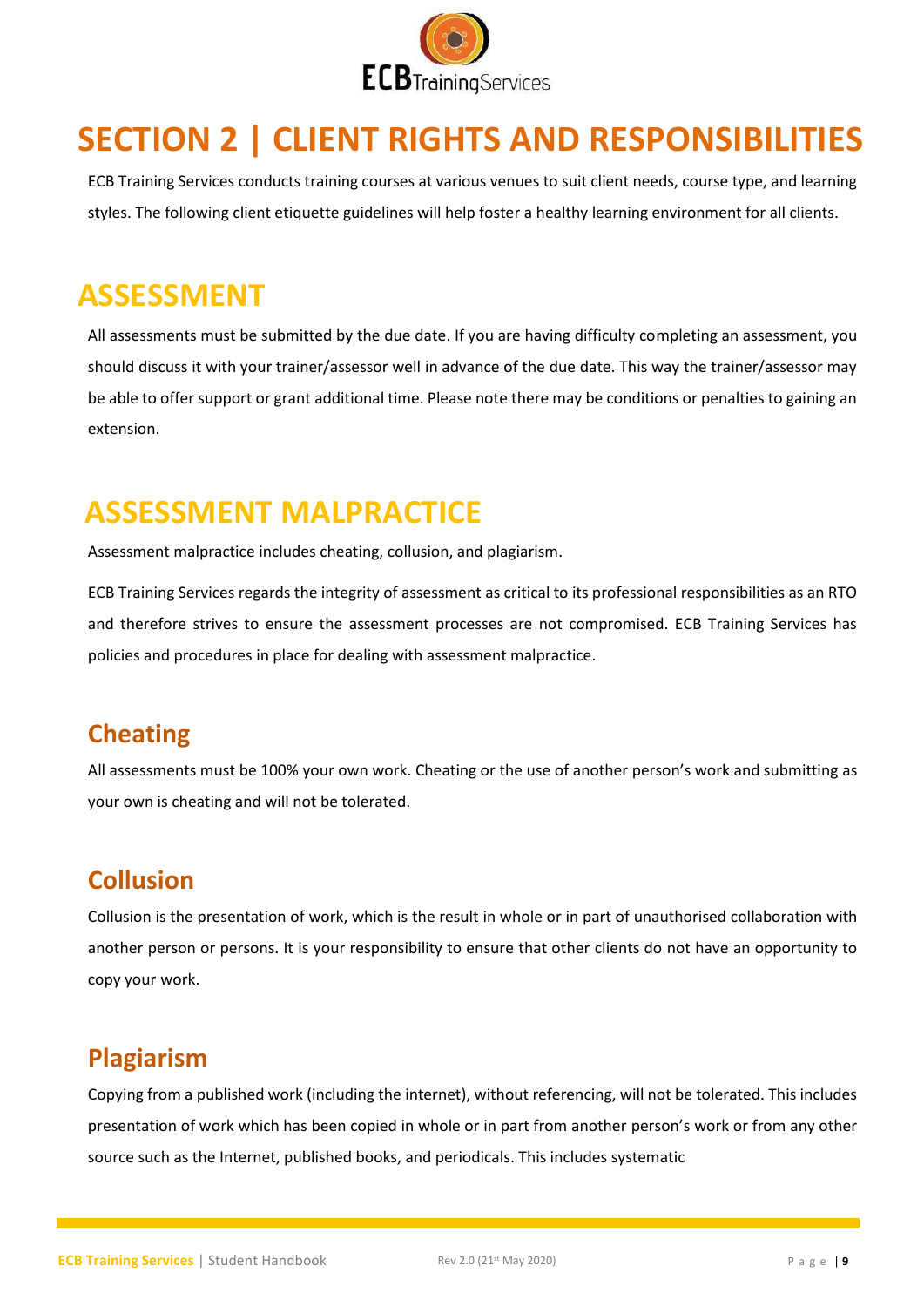

re-wording or changing key nouns and verbs.

You must follow referencing guidelines if you take another person's idea and put it into your own words.

# <span id="page-9-0"></span>**ATTENDANCE**

Attendance in training is recorded each day. These records are required for both learning and health and safety reasons.

Client attendance in class is paramount to successful completion of learning and assessment outcomes. Clients are expected to be in attendance for all training sessions.

It is expected that clients arrive to class on time and remain for the full duration. Should it be necessary for you to leave a class early – you must advise the trainer/assessor before the class commences.

All classroom sessions are designed to provide clients the essential knowledge and skills required for relevant units of competency. It is expected however that clients will undertake additional reading and research.

If you are absent from class, it is your responsibility to catch up on any work missed.

If you are going to be absent from a scheduled class or activity, please advise your trainer/assessor or ECB Training Services administration personnel. Other arrangements can be made, including self-paced learning or alternative training dates.

### <span id="page-9-1"></span>**PUNCTUALITY**

As a courtesy to other learners and the trainer/assessor, all clients must be punctual throughout the training day, including returning from breaks. Punctuality shows respect and is essential to avoid disruption to other clients and the trainer/assessor.

### <span id="page-9-2"></span>**BEHAVIOUR**

Clients are always expected to behave appropriately in a mature and professional manner . All clients are expected to take responsibility for their own learning and behaviour during training and assessment. Misconduct will not be tolerated.

#### <span id="page-9-3"></span>**MISCONDUCT INCLUDES**

- Any offensive conduct or unlawful activity (e.g. Theft, fraud, violence, assault)
- Interfering with another person's property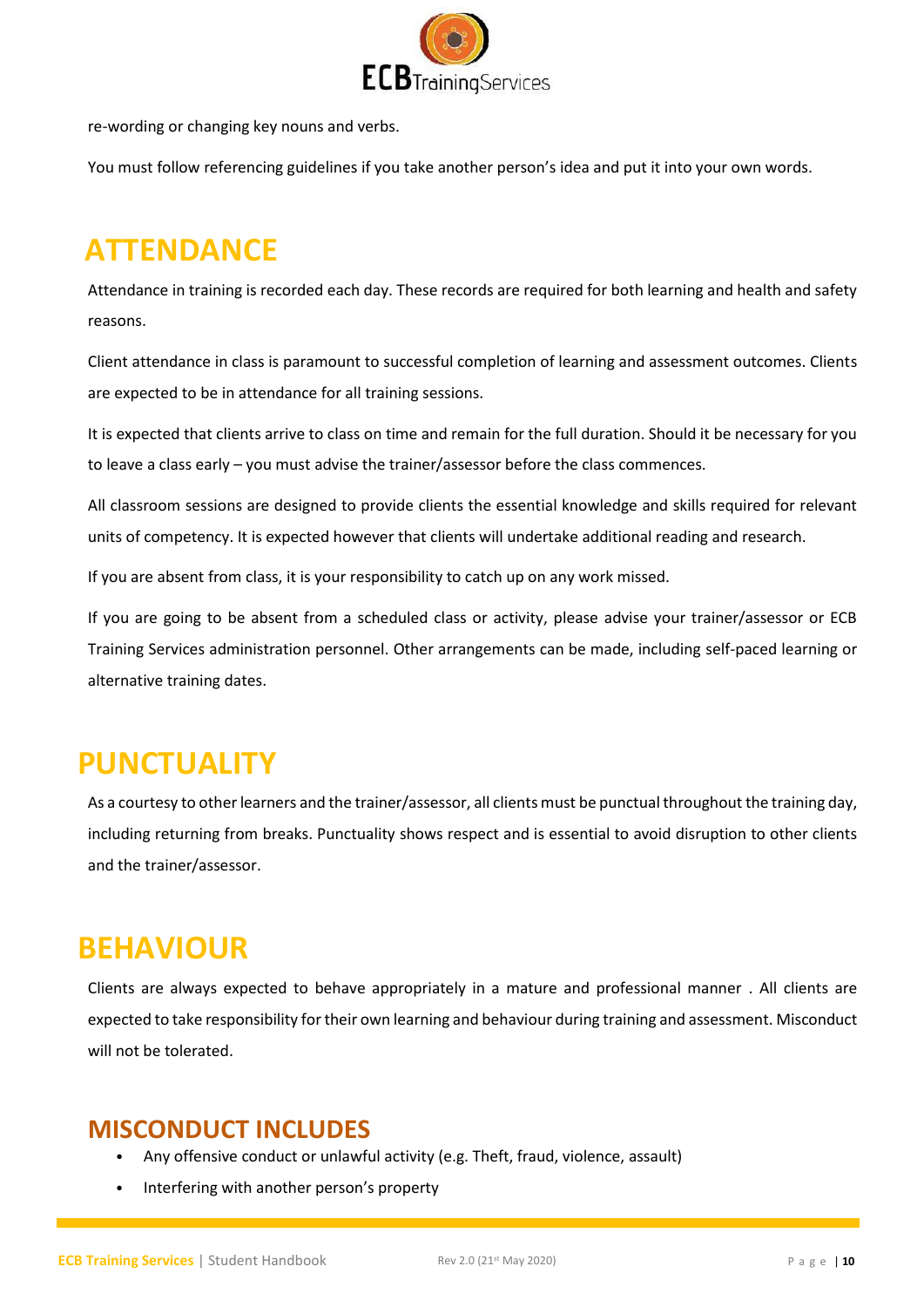

- Removing, damaging, or mistreating ECB Training Services property or equipment
- Cheating/plagiarism
- Interfering with another person's ability to learn through disruptions during training
- Breach of confidentiality
- Inappropriate language
- Serious negligence, including WHS non-compliance
- Discrimination, harassment, intimidation, or victimisation
- Being affected by drugs or alcohol and being unfit to participate in learning activities.

#### **RESPECT FOR OTHERS**

It is expected that the behaviour of all persons in the learning environment ensure a positive learning experience. Respect for other clients and the trainer/assessor is expected.

ECB Training Services retains the right at all times to remove disruptive clients from the training environment.

- You will be expected to treat staff and fellow clients with respect and observe any client etiquette requirements which appear in this handbook or requested during the course by a trainer/assessor.
- Inappropriate language and actions will not be tolerated.
- Harassment, bullying and intimidation of staff or fellow learners will not be tolerated.
- Treat facilities and equipment with due care and respect.
- You are required to respect the rights of others and treat others in a manner which is fair and nondiscriminatory.

### <span id="page-10-0"></span>**BREAKS**

Your trainer will advise of timing for all breaks. Typically, though the following break times have been allocated, however they may vary:

- **1***5* **minutes** duration for Morning and afternoon tea breaks
- *45* **minutes** duration for Lunch breaks

# <span id="page-10-1"></span>**CHANGE OF PERSONAL DETAILS**

Clients are required to ensure their personal details recorded with ECB Training Services are up to date at all times. Should your circumstances or details change, please update your record through your client login account.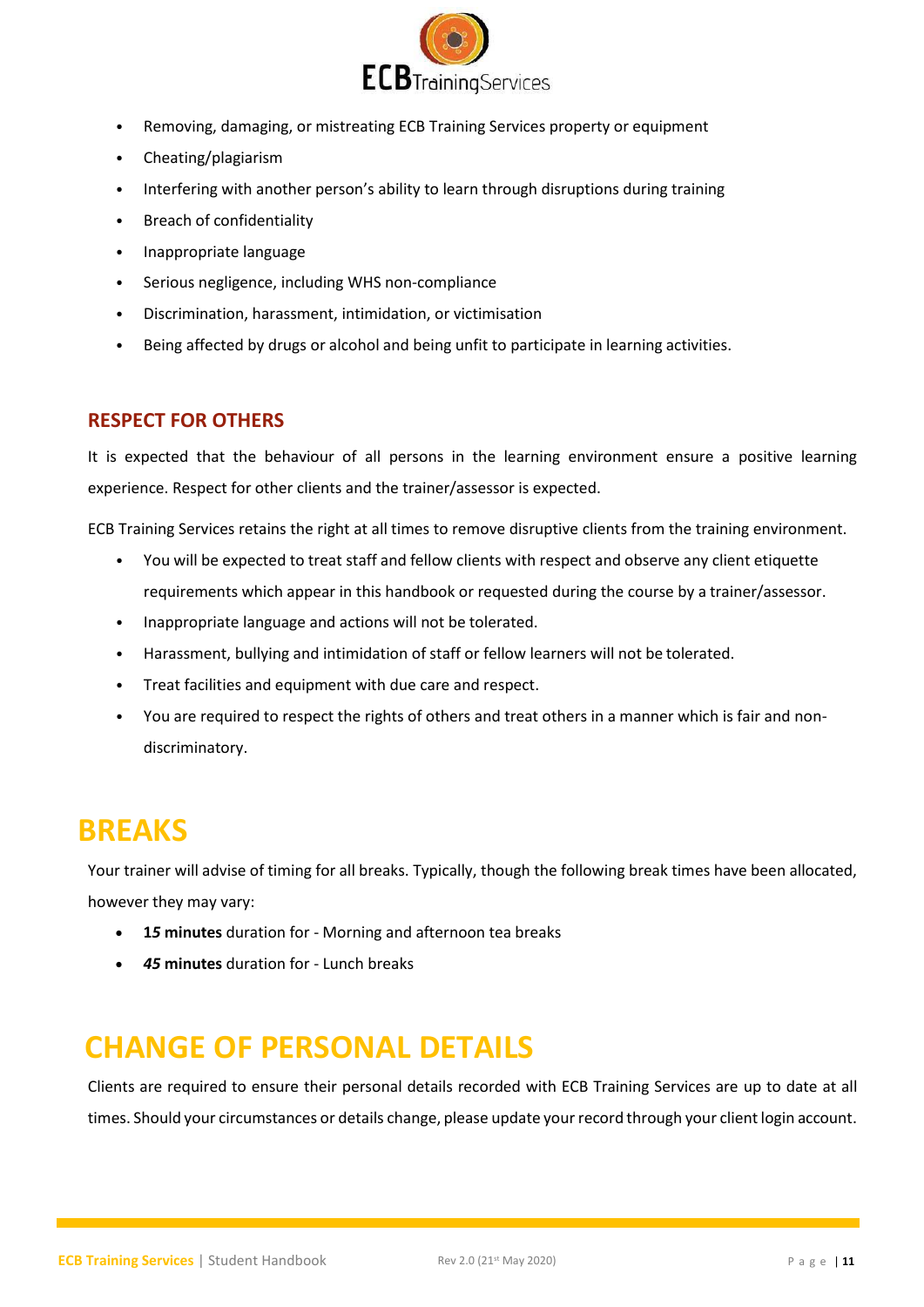

### <span id="page-11-0"></span>**DISCIPLINARY PROCESSES**

ECB Training Services may implement client discipline processes should a client be found to be acting inappropriately, due to misconduct or assessment malpractice.

Any breaches of discipline will result in the person being given a 'verbal warning'. Further disciplinary processes may include:

- The client being asked to justify why they should continue to participate in the learning group
- Suspension from the training room
- Expulsion from the training room
- Expulsion from the training course

# <span id="page-11-1"></span>**DRESS & HYGIENE REQUIREMENTS**

Clients are to be well presented and appropriately dressed during all training. Dress requirements include:

- Neat, comfortable clothing in the classroom environment
- Appropriate work attire, including personal protective clothing (PPE) for training in workplace or simulated environments
- Appropriate footwear must be worn at all times
- Since you will be working in close proximity with others, care with your personal hygiene (clothing, hair, deodorant etc.) is requested

### <span id="page-11-2"></span>**DUTY OF CARE**

Under Workplace Health and Safety legislation, clients have a duty of care to maintain a safe environment for both themselves and their fellow clients.

- Should you be involved in an accident which results in personal injury and/or damage to equipment or facilities, notify your trainer/assessor immediately.
- If you have a personal health condition which may become critical while attending training, please advise us before commencing the course. All information will be treated in strict confidence and is only needed so ECB Training Services can provide support or treatment should an emergency arise.
- Emergency procedures and exit plans must be followed.

#### **YOU HAVE A DUTY TO:**

• Protect your own health and safety and to avoid adversely affecting the health and safety of any other person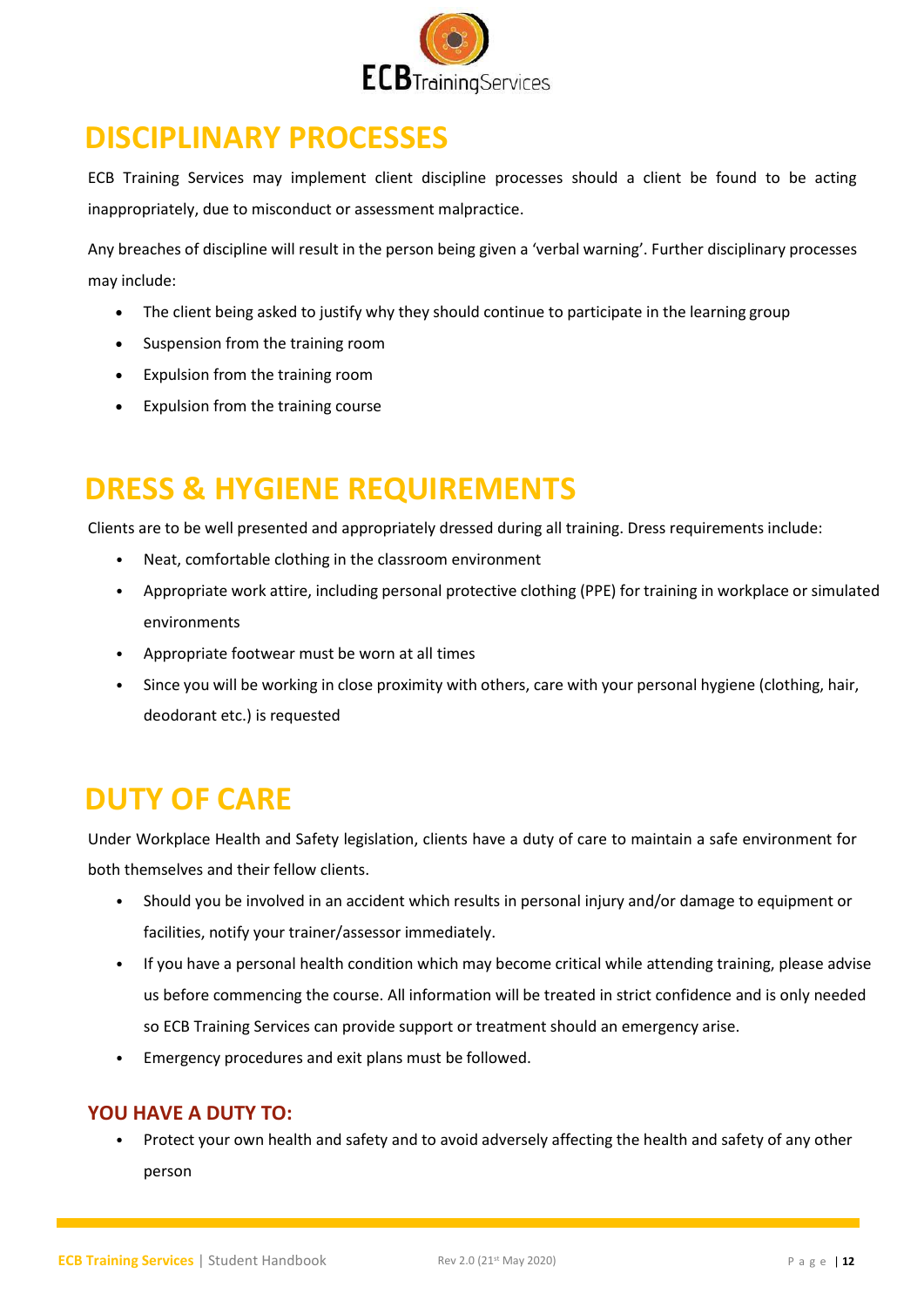

- Not wilfully or recklessly interfere or misuse anything provided by ECB Training Services in the interests of health, safety, and welfare
- Cooperate with health and safety directives given by staff of ECB Training Services
- Ensure that you are not affected by the consumption of drugs or alcohol

# <span id="page-12-0"></span>**EVALUATION AND FEEDBACK**

ECB Training Services values all feedback from clients as it assists us to continuously improve the products and services we offer. Clients are encouraged to provide us with feedback, both positive and constructive.

ECB Training Services has developed some feedback forms for you to provide feedback. Thank you in advance for your comments.

### <span id="page-12-1"></span>**LEARNER SUPPORT SERVICES**

ECB Training Services understands that there may be times when personal issues may affect your ability to undertake your training. ECB Training Services has identified severalsupport services for clients who have special needs or require additional support and assistance to undertake or complete their learning.

#### **MENTORING & GUIDANCE**

ECB Training Services can provide clients with mentoring, coaching and guidance on course content, as well as effective learning and study techniques.

#### **Centrelink**

Centrelink may be able to assist you in payment for your training. Payments are in many instances in accordance to asset tests and may also be determined based on the number of hours undertaken. These may include:

- Youth allowance
- Austudy payment
- Newstart allowance
- **ABSTUDY**

You should discuss your own personal circumstances and opportunities with your local Centre link office.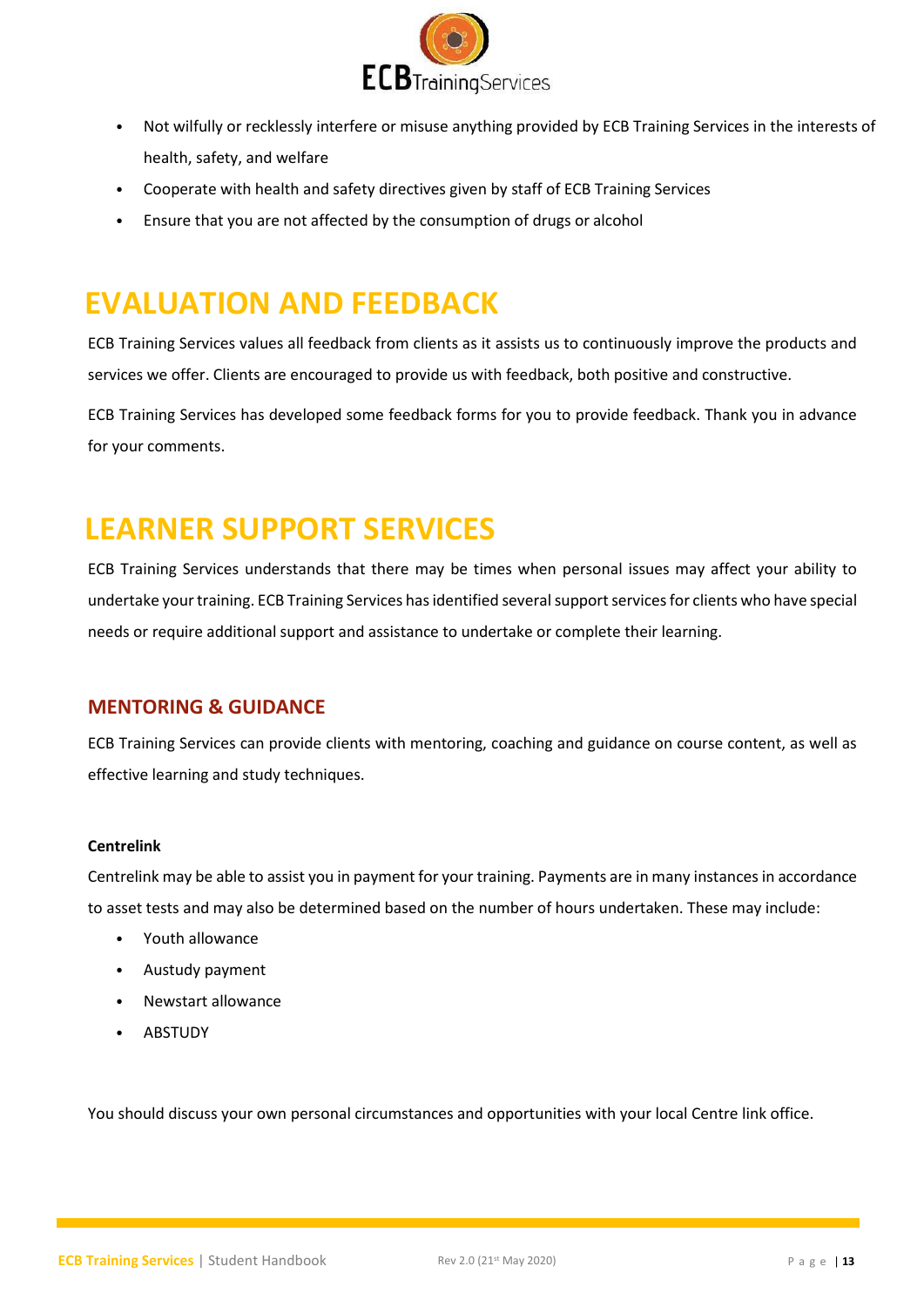

### <span id="page-13-0"></span>**LANGUAGE, LITERACY NUMERACY**

To help us identify whether the existing learning and assessment strategies in the program you select are appropriate, a language, literacy, and numeracy (LLN) assessment is completed before enrolment through a system called the LLN Robot. This online system combines ACSF testing, Course profiling and LLN support into one package.

Discuss with us your options for further language literacy and numeracy development.

#### **Reading Writing Hotline**

<http://www.readingwritinghotline.edu.au/> 1300 655 506

### <span id="page-13-1"></span>**LEARNING MATERIALS**

Clients receive a copy of training and /or assessment materials as part of the course fee. Should you lose or misplace the materials you are provided, additional fees for replacement of materials will be incurred.

### <span id="page-13-2"></span>**MAKING THE MOST OF YOUR TRAINING**

It is very important to make the most of your training opportunity. Please note it is your responsibility to do this. To optimize your own learning and successful completion, undertake to do the following:

- Attend all training sessions and complete all required reading and learning activities
- Prepare well in advance of each training session
- Be a willing participant
- Work with fellow learners
- Respect other people's opinions
- Ensure you have a clear understanding of the assessment requirements
- Take responsibility for the quality of evidence that you submit to the Assessor
- Keep track of your progress
- Complete and submit all assessment on time, tasks using clear and concise language
- Be willing to contact your trainer/assessor if you do not understand the training activity or assessment task.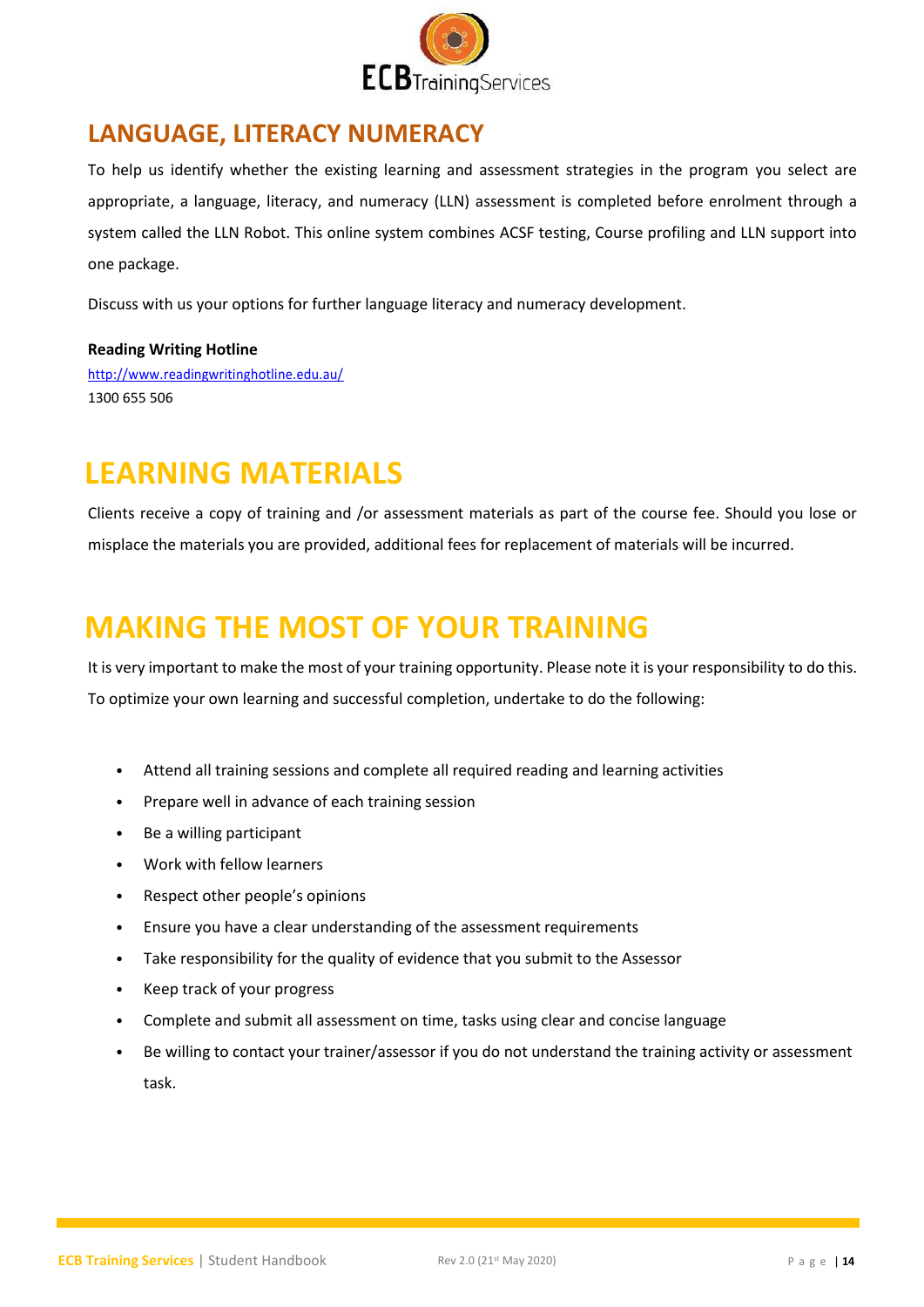

### <span id="page-14-0"></span>**MOBILE PHONES**

**All phones must be turned off** during training, as a courtesy to the Trainer/assessor and other clients. In an emergency where you need to be contacted, please advise your trainer/assessor so that arrangements can be made.

### <span id="page-14-1"></span>**SECURITY**

Do not leave handbags or other valuables unattended. Although the building may be reasonably secure, you are ultimately responsible for your own belongings. ECB Training Services accepts no responsibility for any belongings which may be stolen or go missing.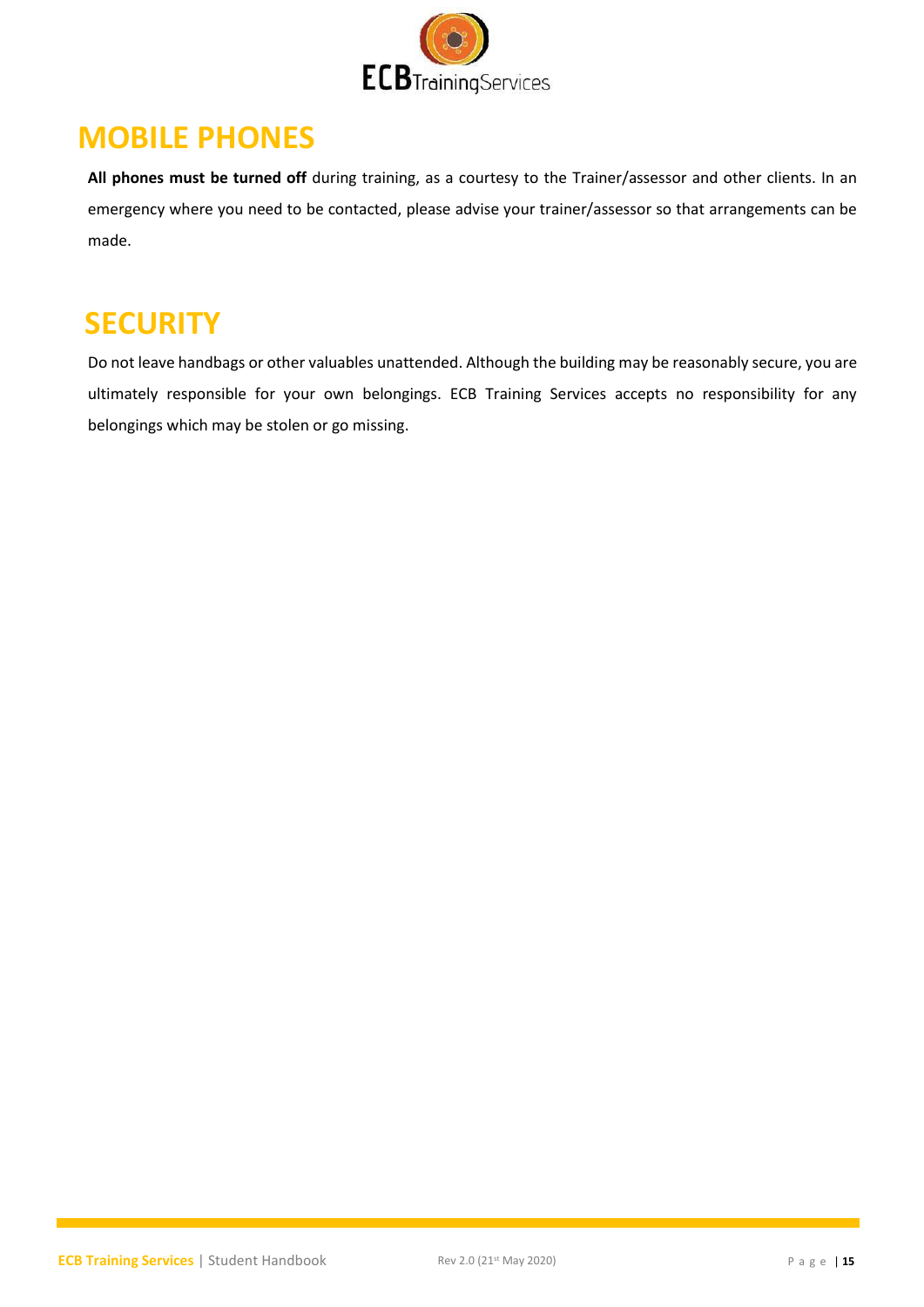

# <span id="page-15-0"></span>**SECTION 3 | COURSE INFORMATION**

# <span id="page-15-1"></span>**ACCREDITED TRAINING PROGRAMS**

Accredited programs are competency based which means that training and assessment focus on the development and

recognition of a person's ability to apply relevant knowledge and skills to perform workplace tasks to a specified standard.

The specific skills and knowledge required for a particular workplace activity is set out in Units of Competency which can be grouped together to formulate the completion of a nationally recognised qualification. Nationally recognised qualifications are outlined in Training Packages. These can be viewed a[t www.training.gov.au.](http://www.training.gov.au/)

Each qualification has a list of employability skills which describe the non-technical skills and competencies that are important for effective and successful participation in the workforce. For each qualification there are specific employability skills listed under the following headings:

- Communication
- Teamwork
- Problem solving
- Initiative and enterprise
- Planning and organizing
- Self-management
- Learning
- Technology.

These employability skills will be part of the assessment requirements of a nationally accredited course.

#### **COMPETENCY**

It is important to note that the rules and requirements of a Unit of Competency and a qualification are applied to all clients regardless of where they are, or the mode of training delivery provided. You could be a full-time client in a classroom or the workplace, or you could be applying for recognition of the skills and knowledge currently held.

Each Unit of Competency is made up of the following:

- **Elements**
- Performance criteria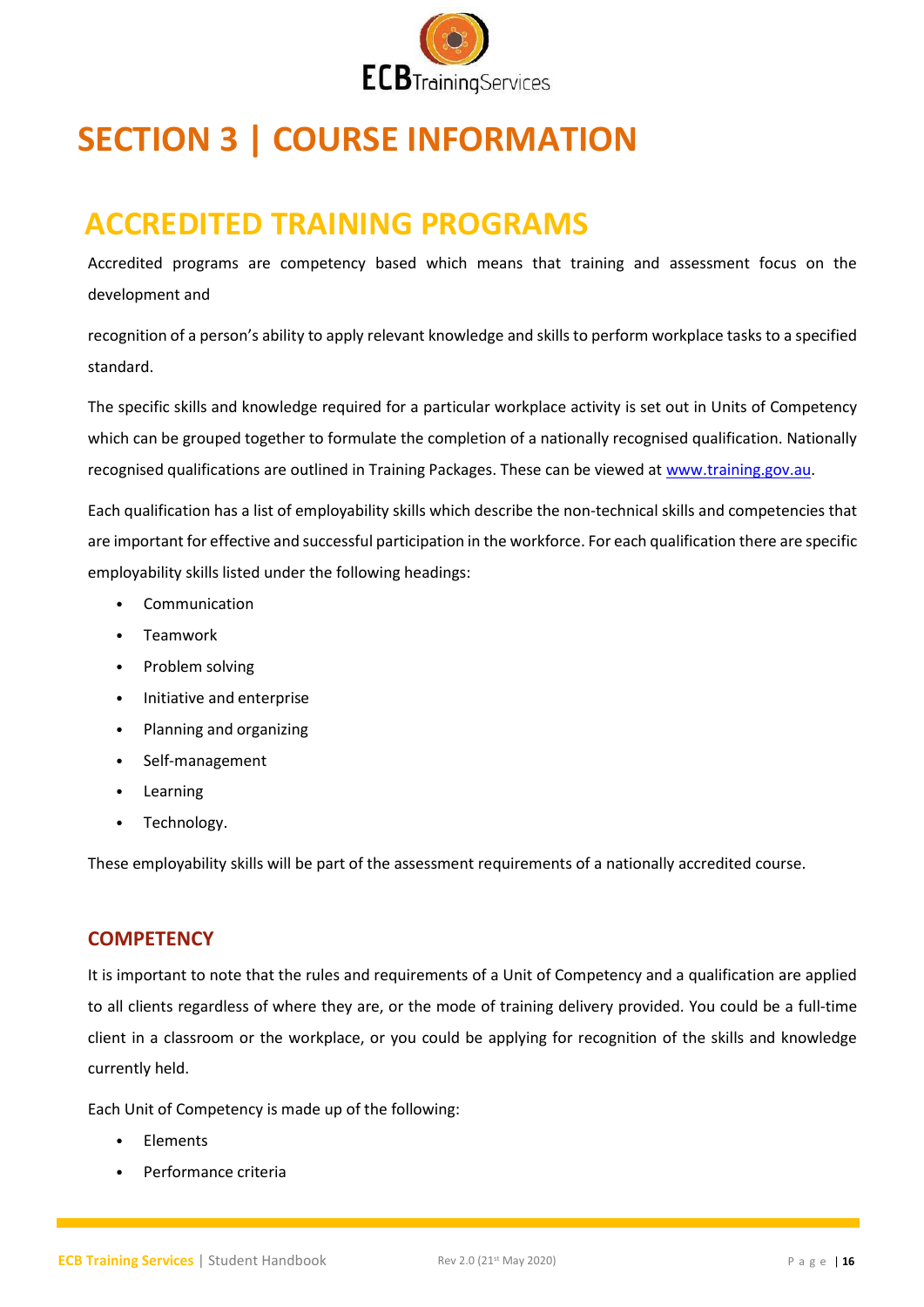

- Required knowledge and skills
- A range of variables
- Critical aspects of evidence
- Any pre or co requisites (if applicable).

To be deemed Competent in any Unit of Competency you must be able to provide evidence of the required skills and knowledge to complete work tasks to the standard that is required in the workplace. Skills need to be demonstrated in a range of situations and environments (which could include simulated applications in a learning environment) over a period of time.

#### **Evidence**

Evidence is the material proof that you have performed the specified competency or task to the required standard. Your evidence requirements will be determined by the Unit of Competency, employability skill requirements, industry expectations, Government regulations, and your qualifications and current experience. Evidence can take many forms and you will be required to present more than just one piece of evidence.

Assessment tools that we will provide to you set out the exact requirements for evidence for each unit/module.

Examples of evidence could include one or more of the following:

- Specific assessments tasks set by your Assessor
- Observation reports
- Certificates and awards
- Examples of work completed or special projects
- Current licenses
- Position descriptions and performance reviews
- Third party reports
- Question responses
- **Tests**

Your evidence must also demonstrate the following:

- That you can do the job or task to the required standard
- Understand why the job should be done in a particular way
- Handle unexpected issues or problems
- Work with others 'in a team'
- Do more than one thing at a time, e.g. perform the task and be aware of the occupational health and safety requirements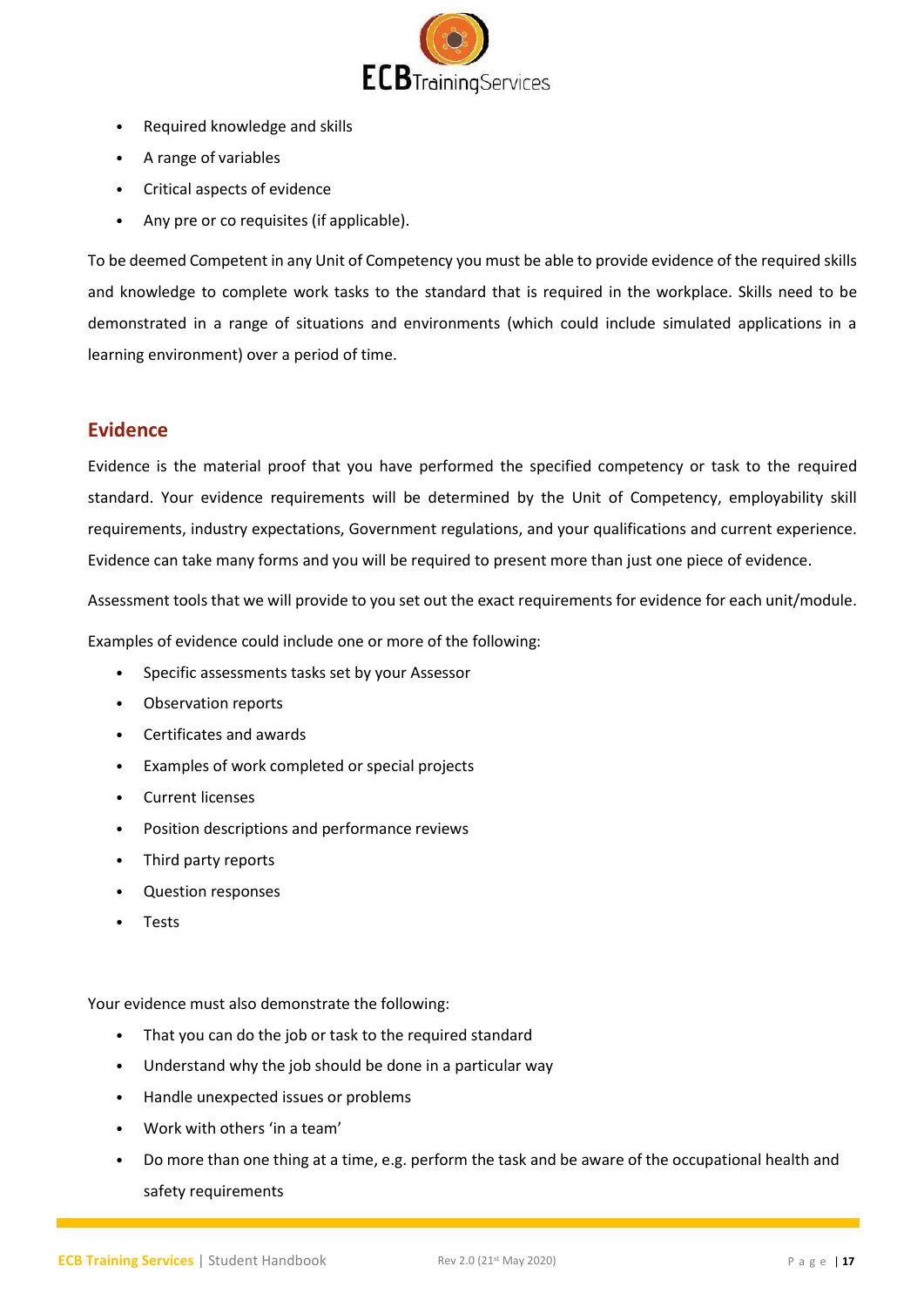

• Know the workplace rules and procedures

# <span id="page-17-0"></span>**ASSESSMENT**

Assessment is in integral part of your learning if you wish to complete successfully and gain certification.

The assessment process will be explained at orientation and throughout your program. Assessors will also be available to you if you have any questions.

Assessment is the process of collecting evidence and making judgement on whether competency has been achieved to confirm that an individual can perform to the standards expected in the workplace and as expressed in relevant competency standards.

Throughout the training program you will be assessed to see if you have gained the necessary skills and knowledge to achieve the qualification. Your trainer/assessor is required to ensure that the assessment tasks you undertake meet the national principles of assessment and rules of evidence (see below for more information).

Various assessments tasks /activities may be involved including, but not limited to:

- Observation of performance
- Assignments
- Written activities
- written / oral questioning
- oral presentations
- workplace performance
- projects
- case studies
- role plays/simulations
- demonstration ofskills
- online assessments
- portfolio of evidence

Certification will only be given to clients who successfully complete all assessment requirements for a course. ECB Training Services is required to meet stringent quality requirements in the conduct of all assessments.

The ECB Training Services has carefully constructed and developed assessment resources to meet these quality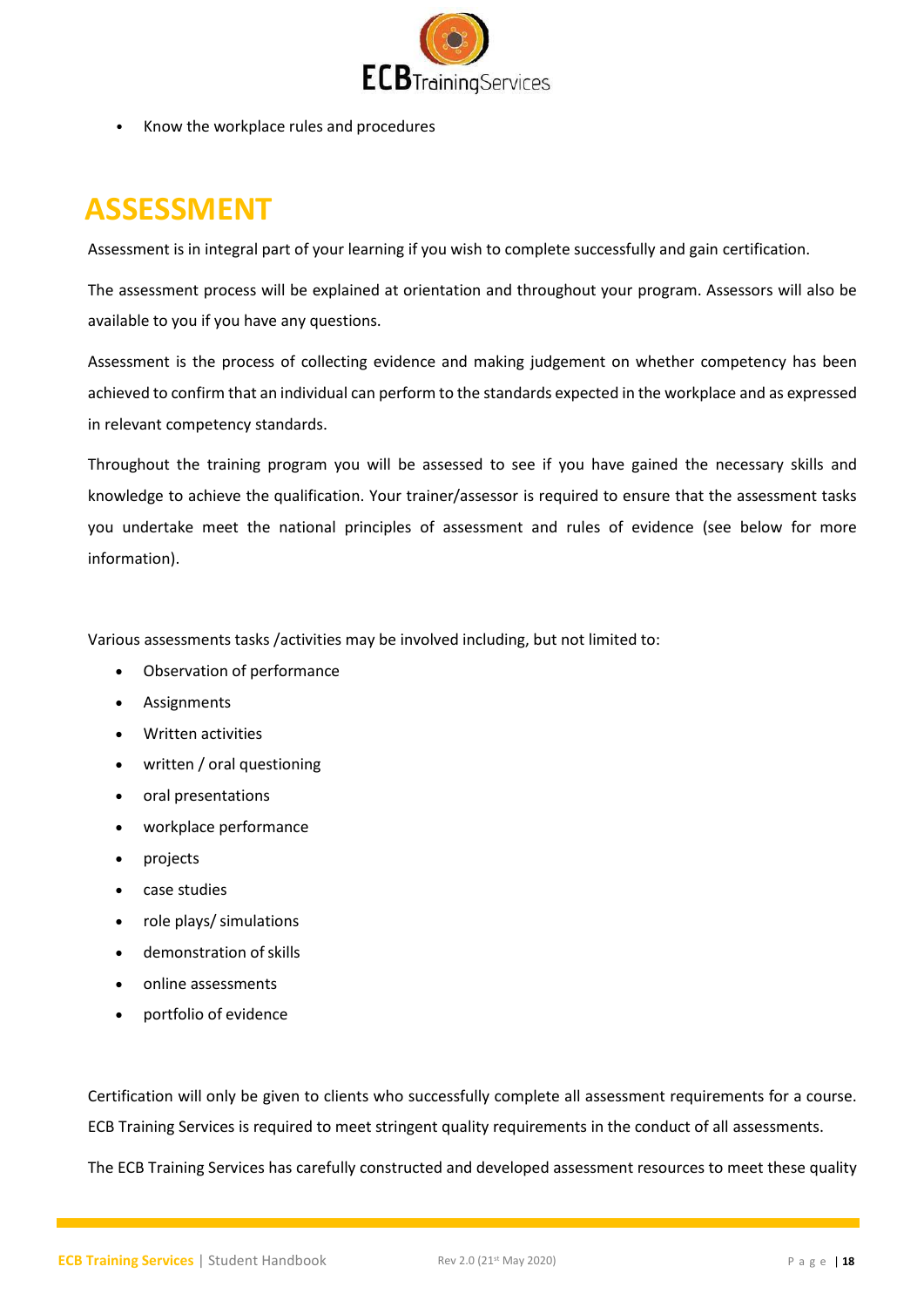

requirements, as well as be user friendly to clients.

### <span id="page-18-0"></span>**PRINCIPLES OF ASSESSMENT**

Assessments will be conducted in accordance with the following principles of assessment.

| <b>Valid</b>    | Any assessment decision of the RTO is justified, based on the evidence of<br>performance of the individual learner.<br><b>Validity requires:</b>                                                                                                                                                                                                                                                                                                                                                                                                                                                                                                            |
|-----------------|-------------------------------------------------------------------------------------------------------------------------------------------------------------------------------------------------------------------------------------------------------------------------------------------------------------------------------------------------------------------------------------------------------------------------------------------------------------------------------------------------------------------------------------------------------------------------------------------------------------------------------------------------------------|
|                 | Assessment against the unit/s of competency and the associated<br>$\bullet$<br>assessment requirement covers the broad range of skills and knowledge<br>that are essential to competent performance<br>Assessment of knowledge and skills is integrated with their practical<br>$\bullet$<br>application<br>Assessment to be based on evidence that demonstrates that a learner could<br>$\bullet$<br>demonstrate these skills and knowledge in other similar situations, and<br>Judgement of competence is based on evidence of learner performance that<br>$\bullet$<br>is aligned to the unit/s of competency and associated assessments<br>requirements |
| <b>Reliable</b> | Evidence presented for assessment is consistently interpreted and assessment<br>results are comparable irrespective of the assessor conducting the assessment.                                                                                                                                                                                                                                                                                                                                                                                                                                                                                              |
| <b>Flexible</b> | Assessment is flexible to the individual learner by:<br>Reflecting the learner's needs<br>$\bullet$<br>Assessing competencies held by the Learner no matter how or where they<br>$\bullet$<br>have been acquired and<br>Drawing from a range of assessment methods and using those that are<br>$\bullet$<br>appropriate to the context, the unit of competency and associated<br>assessment requirements, and the individual                                                                                                                                                                                                                                |
| Fair            | The individual learner's needs are considered in the assessment process.<br>Where appropriate reasonable adjustments are applied by the RTO to consider<br>the individual learner's needs.<br>The RTO informs the learner about the assessment process, and provides the learner<br>with the opportunity to challenge the result of the assessment and be reassessed if<br>necessary                                                                                                                                                                                                                                                                        |

#### **RULES OF EVIDENCE AND ASSESSMENT**

ECB Training Services is required to ensure that all evidence provided by clients, as proof of their competency, meets the following "rules of evidence".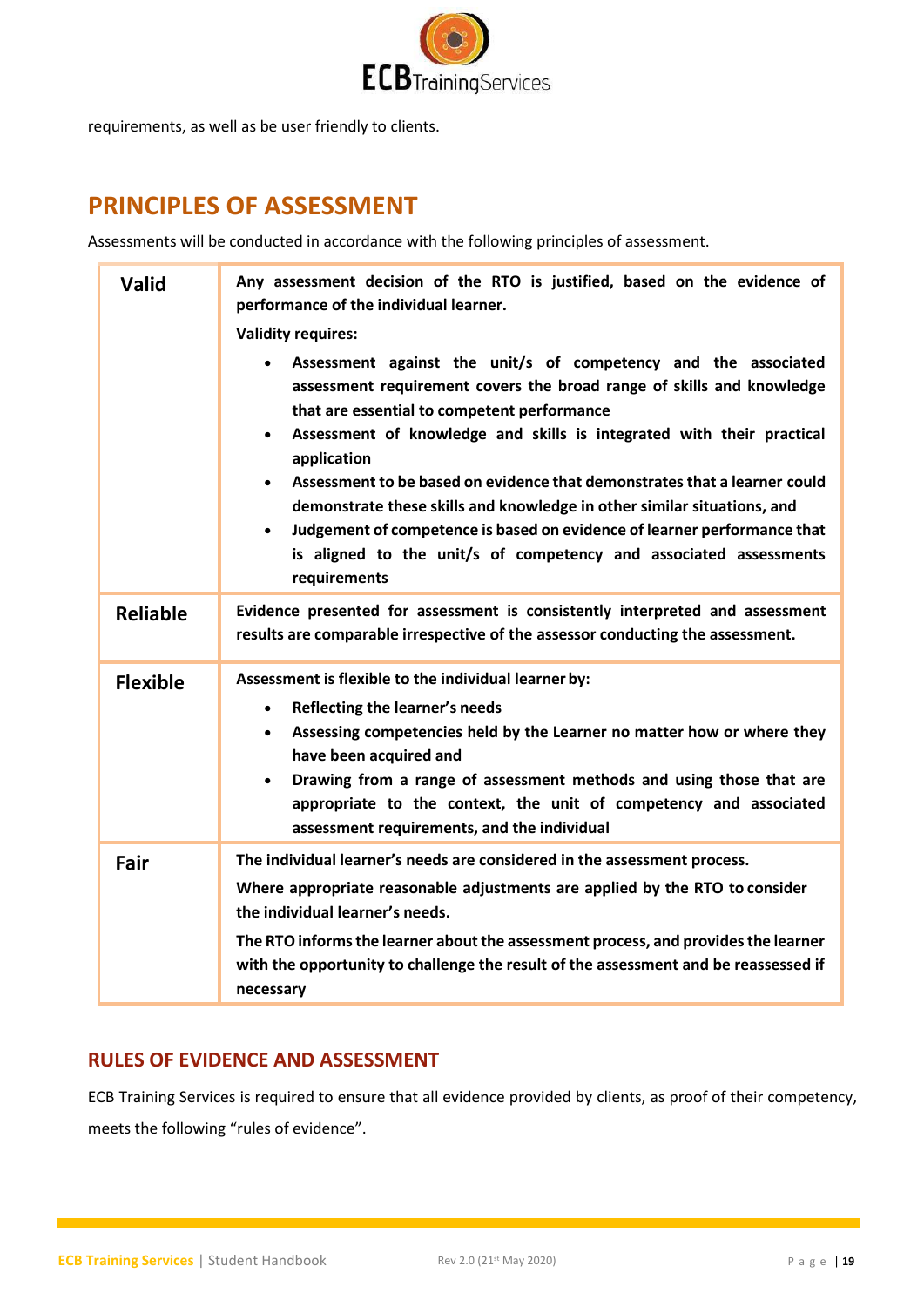

| <b>Valid</b>      | The assessor is assured that the learner has the skills, knowledge, and attributes as<br>described in the module or unit of competency and associated assessment<br>requirements. |
|-------------------|-----------------------------------------------------------------------------------------------------------------------------------------------------------------------------------|
| <b>Sufficient</b> | The assessor is assured that the quality, quantity, and relevance of the assessment<br>evidence enables a judgement to be made of a learner's competency.                         |
| <b>Authentic</b>  | The assessor is assured that the evidence presented for assessment is the learner's own<br>work.                                                                                  |
| <b>Current</b>    | The assessor is assured that the assessment evidence demonstrates current<br>competency. This requires the assessment evidence to be from the present or the very<br>recent past. |

#### **COURSE ASSESSMENT**

There will be assessment tasks set for each course regardless of the learning mode. Assessment activities and expectations will be explained to clients and are outlined within learner / assessment resources.

Many courses require assessment to be completed after the course, as workplace performance is essential in competency-based learning.

#### **PRESENTATION OF ASSESSMENTS/ ASSIGNMENTS**

- All assessments should be typed.
- Handwritten assessments are accepted; however, handwriting must be clear and easy to read.
- If you are mailing an assignment, it must be received by the due date. ECB Training Services does not accept responsibility for any lost assignments. **Please ensure you keep a copy of your assignment prior to submission.**
- All assignments are registered as they are received.
- We endeavour to assess all assessments within 10 working days of receipt.
- Clients are entitled to one resubmit assessments. If the re-submissions are still deemed NYC, clients may be offered the opportunity to re-submit at a fee. No further re-submits are allowed. Clients must re-enrol in the course again, paying the full course fee of the day.

#### <span id="page-19-0"></span>**ASSESSMENT RESULTS**

Clients have access to their own learning account which will indicate assessments undertaken and the units of competency that the individual has attained.

Results of assessment are provided to clients as soon as is practical. These results are available through your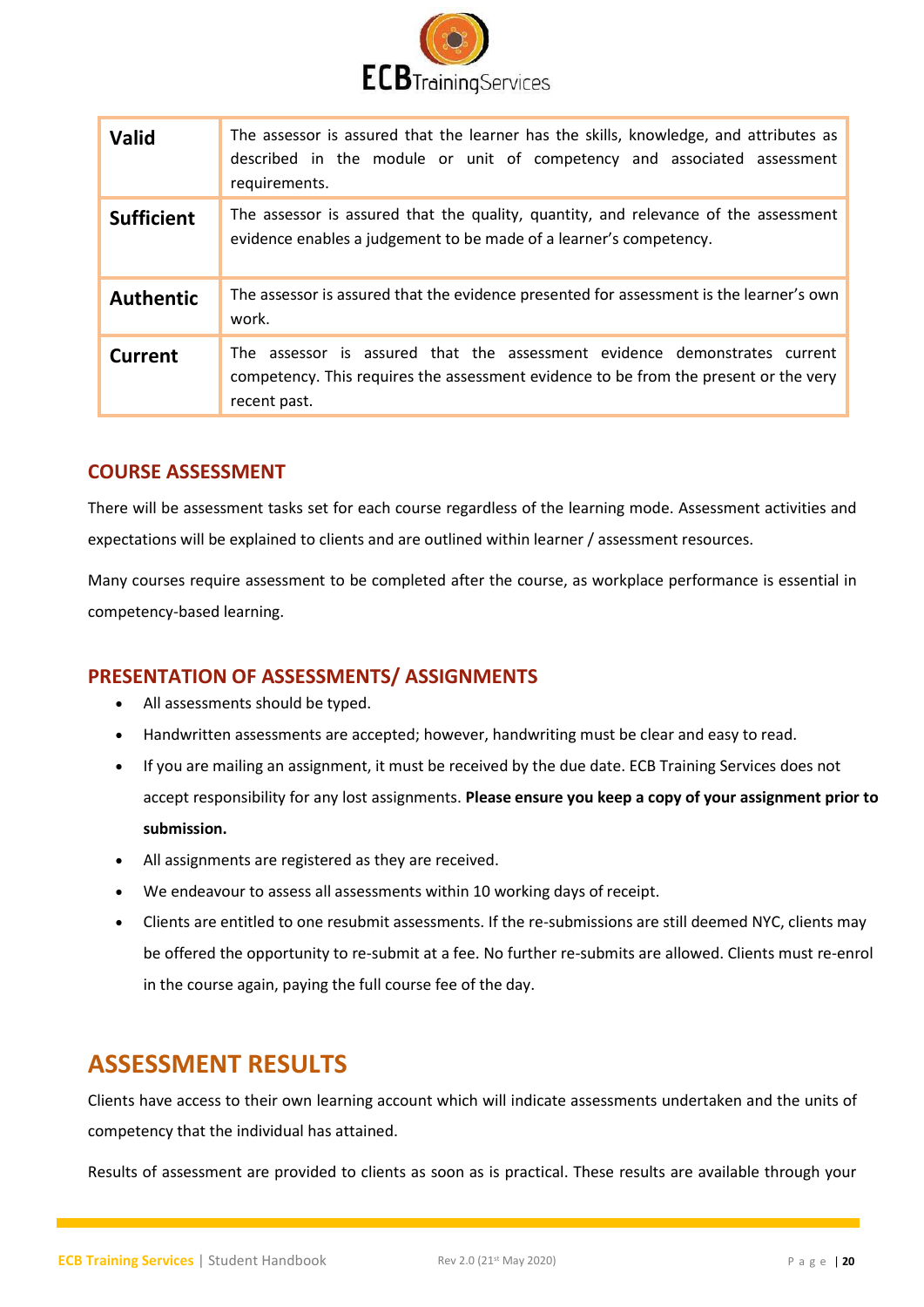

client login account. Assessment results are always confidential and will not be given to any other party unless a written request signed by the client is received in advance.

### <span id="page-20-0"></span>**REASONABLE ADJUSTMENTS**

Clients with disabilities are encouraged to discuss with ECB Training Services any 'reasonable adjustments' to learning and assessment processes which they consider would be necessary or assist them in the performance of their studies.

Careful consideration will be given to any requests for reasonable adjustment of this nature, and, where reasonably practicable, such adjustments will be made. There may however be circumstances where it will not be reasonable or reasonably practicable for the ECB Training Services to accommodate or where other adjustment may be more appropriate. Reasonable adjustments cannot compromise the integrity of competency-based training and assessment.

### <span id="page-20-1"></span>**EXTENSIONS FOR ASSESSMENT**

It is expected that all assessment tasks are handed in on the due date. Should you require additional time to complete an assessment you must communicate with your assessor and apply for an extension.

# <span id="page-20-2"></span>**CERTIFICATES**

#### **TYPES OF CERTIFICATION**

In general, four types of certificates are issued by ECB Training Services. Certificates can only be awarded by ECB Training Services in accordance with our approved qualification scope.

- **Qualification**  issued under the Australian Qualification Framework (AQF) for nationally recognised training. Full qualifications can only be issued once the client has been deemed competent across all the relevant units of competency making up the qualification.
- **Record of Results –** accompanies a qualification issued under the Australian Qualification Framework (AQF) for nationally recognised training. This document supplements the qualification listing all units of competency achieved for the qualification.
- **Statement of Attainment (SOA)**  issued under the Australian Qualification Framework (AQF) for nationally recognised training. Issued when a client is deemed competent in a unit or a cluster of units of competency. Minimum achievement for a SOA is one unit of competency. You can request a SOA at any time during your training.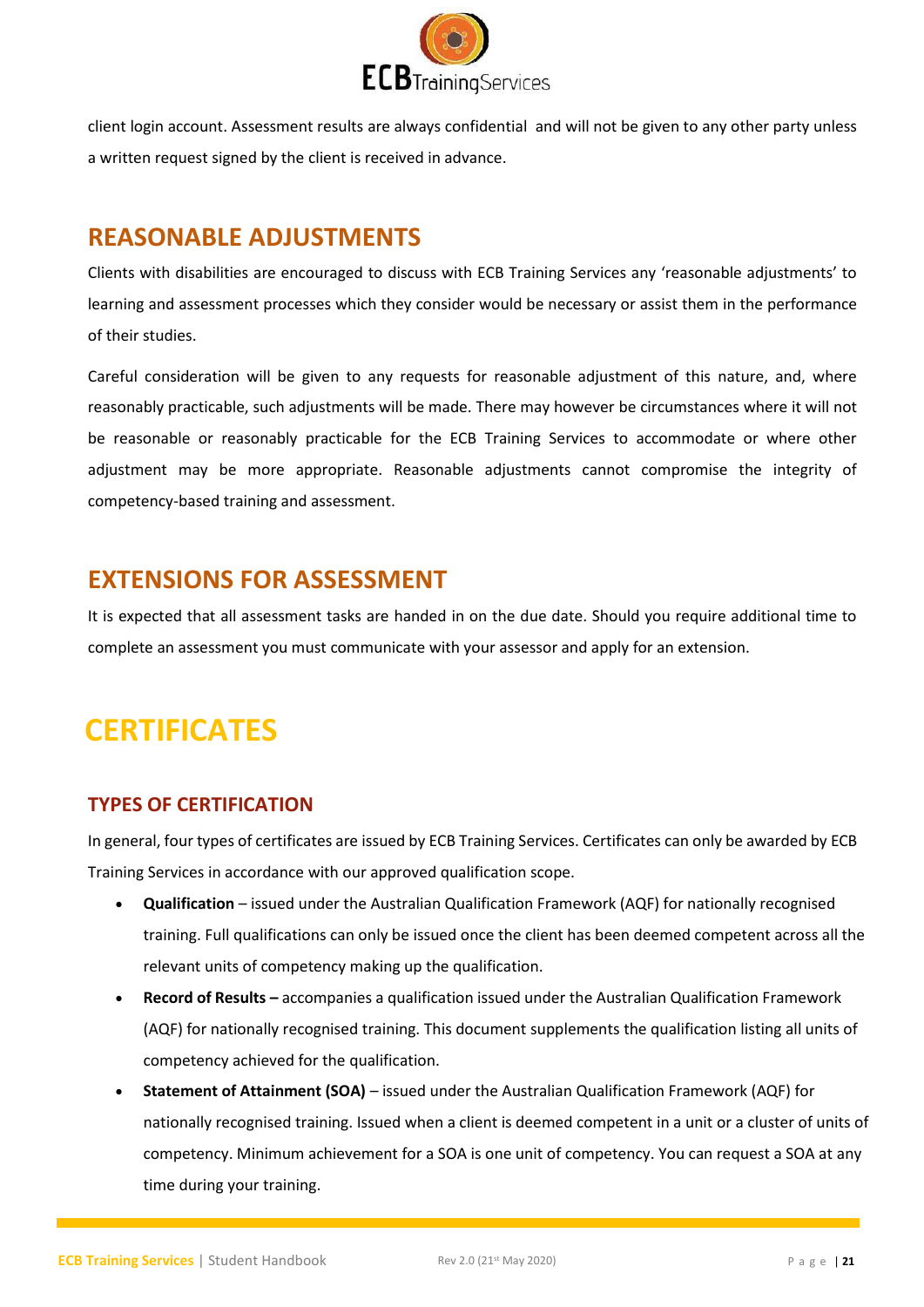

• **Certificate of Attendance** – for non-nationally recognised training. Issued when a client attends a short course which is not within the Australian qualifications framework (AQF). To receive a Certificate of Attendance, the client must have a satisfactory attendance rate.

Certificates will only be posted to clients at their nominated postal address as shown in their client login account. The onus is on the client to ensure their address details are correct.

Certificates will not be sent to other parties, without the expressed prior written permission from the client. Duplicate or replacement copies of certificates incur a fee.

# <span id="page-21-0"></span>**COURSE DELIVERY**

ECB Training Services ensures the following resources are in place:

- Trainer/assessors and Assessors with appropriate qualifications, and experience
- Course materials appropriate to the methods of delivery and assessment requirements
- All necessary copyright authorisations
- Appropriate equipment and facilities

Training and assessment methods used by ECB Training Services meet specific quality requirements and are chosen to best suit the unit of competency, while considering the learning style of the client. The provision of training often includes a blended approach with a combination of on and off-the-job methods.

Several delivery methods will be used throughout the training to help you achieve the necessary skills. Learning is a partnership that involves participation from all involved.

Delivery methods may include, but are not limited to:

- Practical demonstrations
- audio/visual presentations
- group participation/ discussions
- trainer/facilitator instruction
- practical activities
- self-paced activities
- individual projects
- workplace based training
- case studies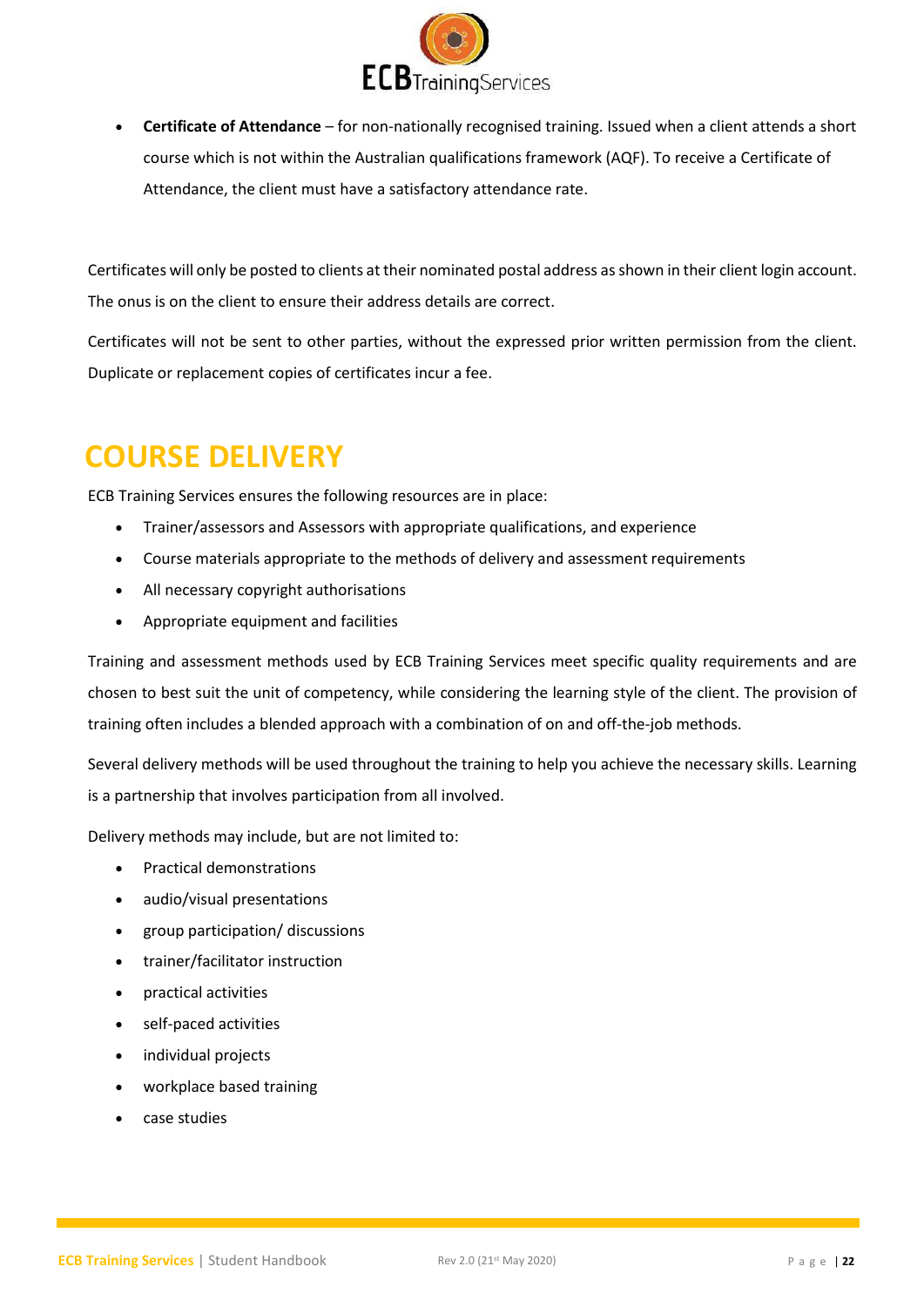

### <span id="page-22-0"></span>**FLEXIBLE DELIVERY**

Flexible delivery focuses on learning rather than teaching and to provide the best possible learning experience for the client. This means that the client has greater control over what, when and how they learn.

ECB Training Services offers various forms of delivery to accommodate the varying needs of clients. Modes of delivery available for most courses include classroom (face-to-face) environment, workplace –based, correspondence, on-line, Recognition of Prior Learning (RPL) or a combination of these.

# <span id="page-22-1"></span>**LANGUAGE, LITERACY AND NUMERACY**

Each Training Package sets a minimum requirement in language, literacy, and numeracy skills of participants, with which the ECB Training Services must abide.

ECB Training Services makes appropriate concessions for language, literacy, and numeracy issues of clients where these concessions do not compromise the requirements of the relevant Training Package and the integrity, equity, and fairness of assessment.

Where there are entry requirements for courses e.g. literacy in English and numeracy, these are clearly stated in pre- enrolment and enrolment information.

Advice is given to all clients on appropriate actions if there is a need to update literacy and numeracy skills. ECB Training Services can assist in providing this additional development prior to completing your enrolment into vocational skills.

### <span id="page-22-2"></span>**RECOGNITION**

Recognition is the collective term and includes:

- Recognition of prior learning (RPL)
- Recognition of current competency (RCC)
- Credit transfer (CT)
- Mutual Recognition (MR).

All clients can apply for recognition. This means that you can submit evidence for a Unit(s) of Competency and have it assessed by a qualified Assessor without completing the training.

ECB Training Services believes that no learner should be required to undertake a unit of competency for which they are already able to demonstrate satisfactory achievement of the performance outcomes, as stated in the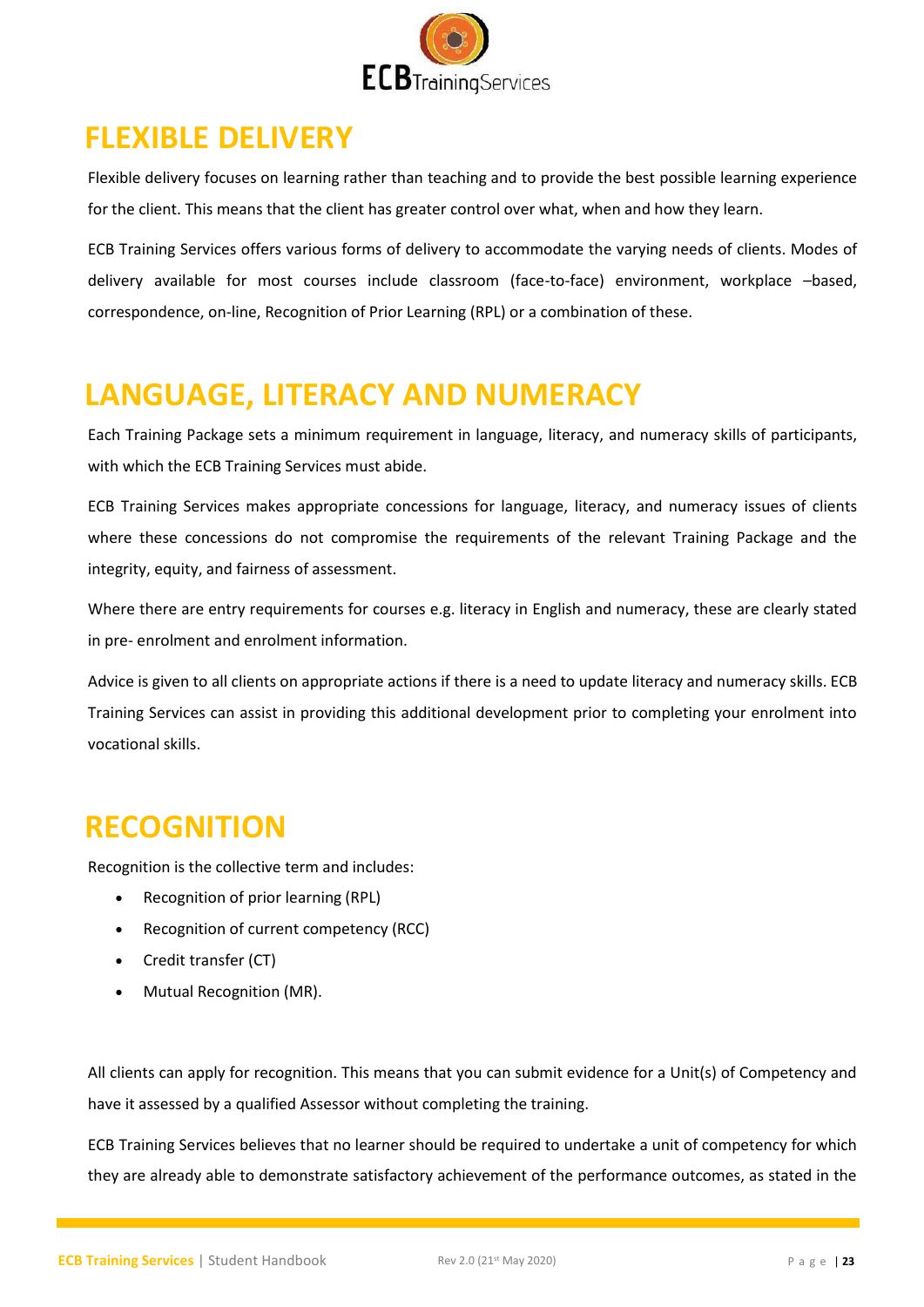

endorsed training package or nationally recognised course.

ECB Training Services always aims to maximise the recognition of a learner's prior skills and knowledge whilst maintaining the integrity and standards of the defined learning outcomes of the specific qualification or course of study. Clients who consider they already possess the competencies identified in all or part of any course/qualification offered by ECB Training Services may seek recognition.

If you think you have the necessary knowledge and skills to match a Unit(s) of Competency or a qualification at the required standard you need to contact our Managing Director, Craig Bayley on 08 89883072 who will provide the information you need to complete an application.

### <span id="page-23-0"></span>**RECOGNITION PROCESS**

Recognition is a method of assessing if you have evidence of competency for a unit of competency that you are enrolled in. It is important to remember that Recognition is an **assessment process** not an assumption of competence.

Recognition is the determination, on an individual basis, of the competencies obtained by a client through:

- previous formal training
- work experience, and/or
- life experience.

Recognition therefore determines the subsequent advanced standing to which the client is entitled in relation to a course/qualification. The main focus of Recognition is what has been learned rather than how, where or when it was learned. Recognition focuses on both the demonstration of competence and the currency of that competence to industry standards.

It is important to note, the onus is on the client to document and present evidence to justify a claim for recognition and present their case to the satisfaction of the Assessor.

Any documents that you provide to support your claim of competency must be the originals rather than copies. Your original documents will be photocopied and handed back to you. It is also expected that any evidence submitted is your own and if any part of the work is the work of others, that this is formally acknowledged and advised.

### <span id="page-23-1"></span>**RECOGNITION DECISION**

Regardless of the type of evidence that you submit, Assessors must be confident that the evidence meets the following criteria:

• Full requirements of the Unit of Competency(s)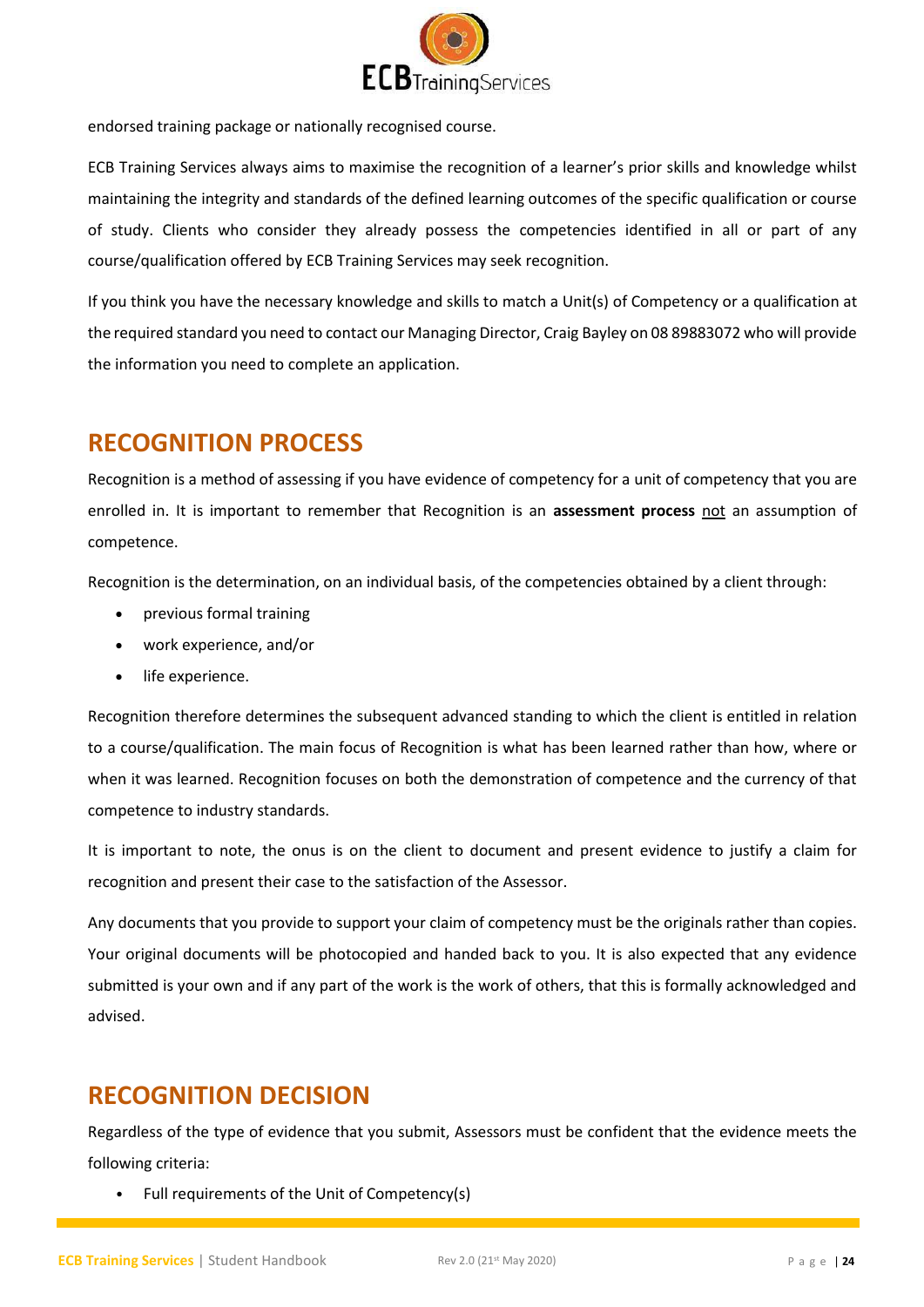

- Any Regulatory requirements
- Authenticity That it is your own evidence and can be authenticated
- That you can perform the competency consistently and reliably
- Is at the standard expected in industry and set out in the Australian Qualification Framework (AQF)
- Sufficiency There is sufficient evidence to make a judgment

ECB Training Services is committed to ensuring that all judgments made by Assessors against the same competency standards are consistent. Your Assessor will examine the evidence that you present and then make a judgment on that evidence which will be either:

- Competent (C) you have been deemed competent against all the requirements of the Unit/s of Competency
- Not Yet Competent (NYC) you have not yet demonstrated competency to all requirements.

Your assessor will advise you what you can do if you receive a NYC for your assessment task. If you are deemed NYC in your initial assessment, you are allowed a second attempt. However, if you are deemed NYC in the second attempt, you will be required to re-enrol. Please talk to your assessor if you have any concerns.

For further information on Recognition, please see ECB Training Services Recognition policy.

#### <span id="page-24-0"></span>**MUTUAL RECOGNITION**

ECB Training Services recognises the AQF qualifications and Statements of Attainment issued by other Registered Training Organisations (RTOs). This is commonly referred to as Mutual Recognition or Credit Transfer. Mutual recognition is applicable when a Statement of Attainment or qualification provided by a client has the same national competency codes as those that form part of the training and assessment program within which the client is enrolled or is intending to enrol. Clients are required to formally apply for Mutual Recognition. With Mutual Recognition clients are not required to undertake learning in the unit/s again, the client is exempt.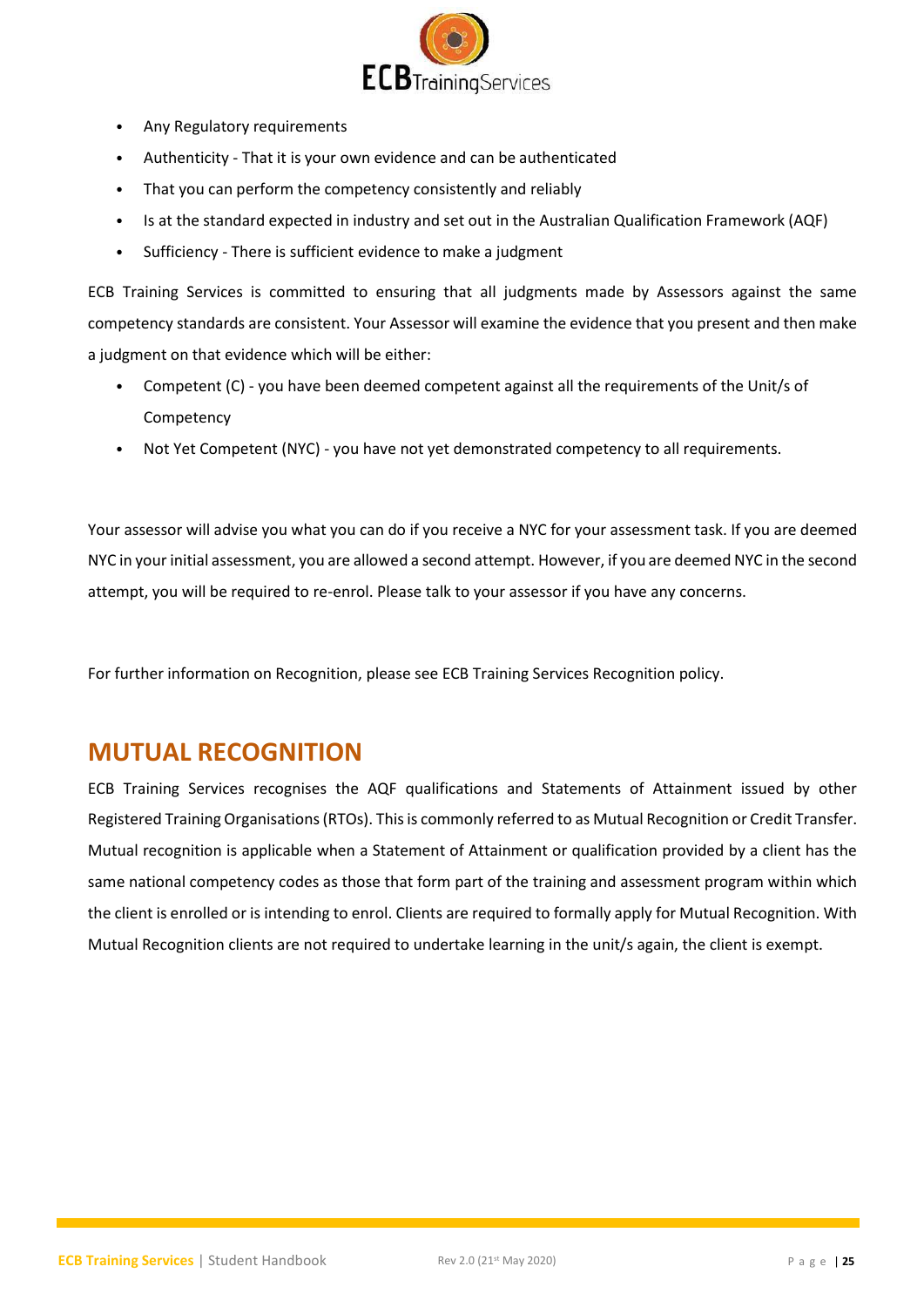

### <span id="page-25-0"></span>**SPECIAL NEEDS**

Clients intending to enrol for training with the ECB Training Services are requested to advise us if they have any physical or other impairment (e.g. English language, literacy or numeracy difficulties, dyslexia, etc) which may adversely affect their ability to successfully undertake training and assessment, prior to enrolment.

Clients with disabilities or impairments are encouraged to discuss with the Director any 'special needs' and/or 'reasonable adjustments' to the study environment which they consider are necessary or would assist them in the performance of their studies.

The Director, in collaboration with the client, will assess the potential for the client to successfully complete the training which may include flexible delivery options to optimise the ease and benefit of the client's learning.

# <span id="page-25-1"></span>**TRAINER AND ASSESSORS**

All Trainers and Assessors are qualified in training and assessment and the vocational area which they are delivering. They have practical experience and maintain their currency in industry.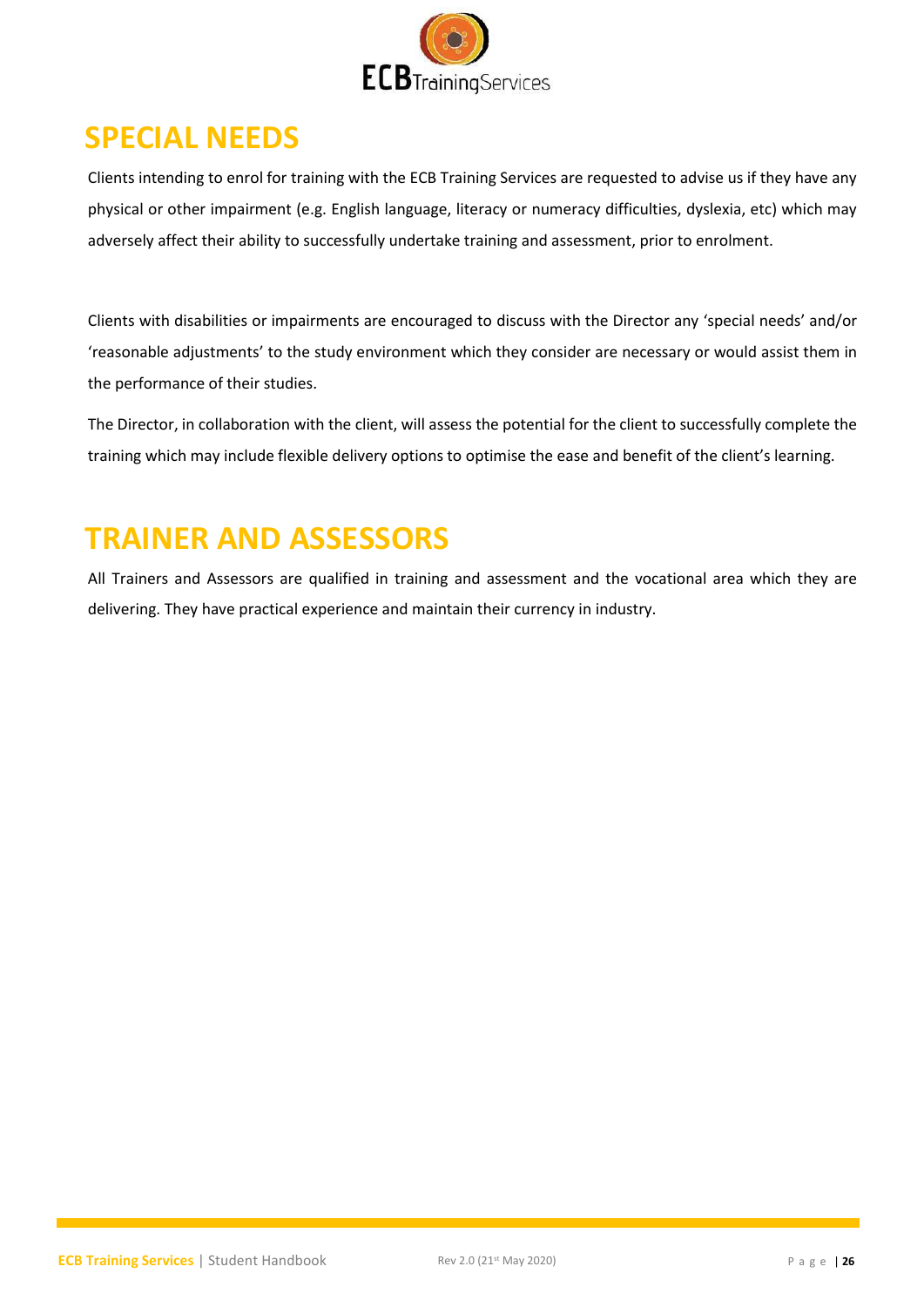

# <span id="page-26-0"></span>**SECTION 4 | POLICIES**

# <span id="page-26-1"></span>**ACCESS AND EQUITY**

ECB Training Services is committed to promoting, encouraging, and valuing equity and diversity with respect to its clients and to providing them with a positive learning environment to achieve success. ECB Training Services will ensure services offered are provided in a fair and equitable manner to all clients, free from bias.

ECB Training Services abides by equal opportunity principles, providing access to the benefits of training and assessment to all clients regardless of gender, sex, pregnancy, race, marital status, sexuality, age, family/carer responsibilities, culture, linguistic background, disability, transgender, political conviction or religious belief.

All clients have equitable access to training resources and facilities, support services and information, trainer, and assessors, learning and assessment materials and opportunities.

For further information, see ECB Training Services Access & Equity Policy.

### <span id="page-26-2"></span>**APPEALS**

ECB Training Services ensures that clients have access to a fair and equitable process for appeals against assessment decisions. Appeals and reassessment process are an integral part of all training and assessment pathways leading to a nationally recognised qualification or Statement of Attainment under the Australian Qualifications Framework (AQF).

- Clients have the right to lodge an appeal against an assessment decision if they feel they were unfairly treated during an assessment, and/or where they feel the assessment decision is incorrect and they have grounds for an appeal.
- The principles of natural justice and procedural fairness are adopted at every stage of the appeal process.
- The appeals policy is publicly available, via ECB Training Services website.
- The appellant can provide detail of their appeal either verbally and/or in writing.
- All appeals must be lodged within 7 calendar days of the date of the assessment result notification to the client.
- If the appeals process fails to resolve the appeal or the appellant is not satisfied with the outcome of the appeal, the matter will be referred to an independent third party for review, at the request of the appellant. All costs incurred for the third-party review will be advised to the appellant.
- Every appeal is heard by a suitably qualified independent assessor or panel, who will be asked to make an independent assessment of the application.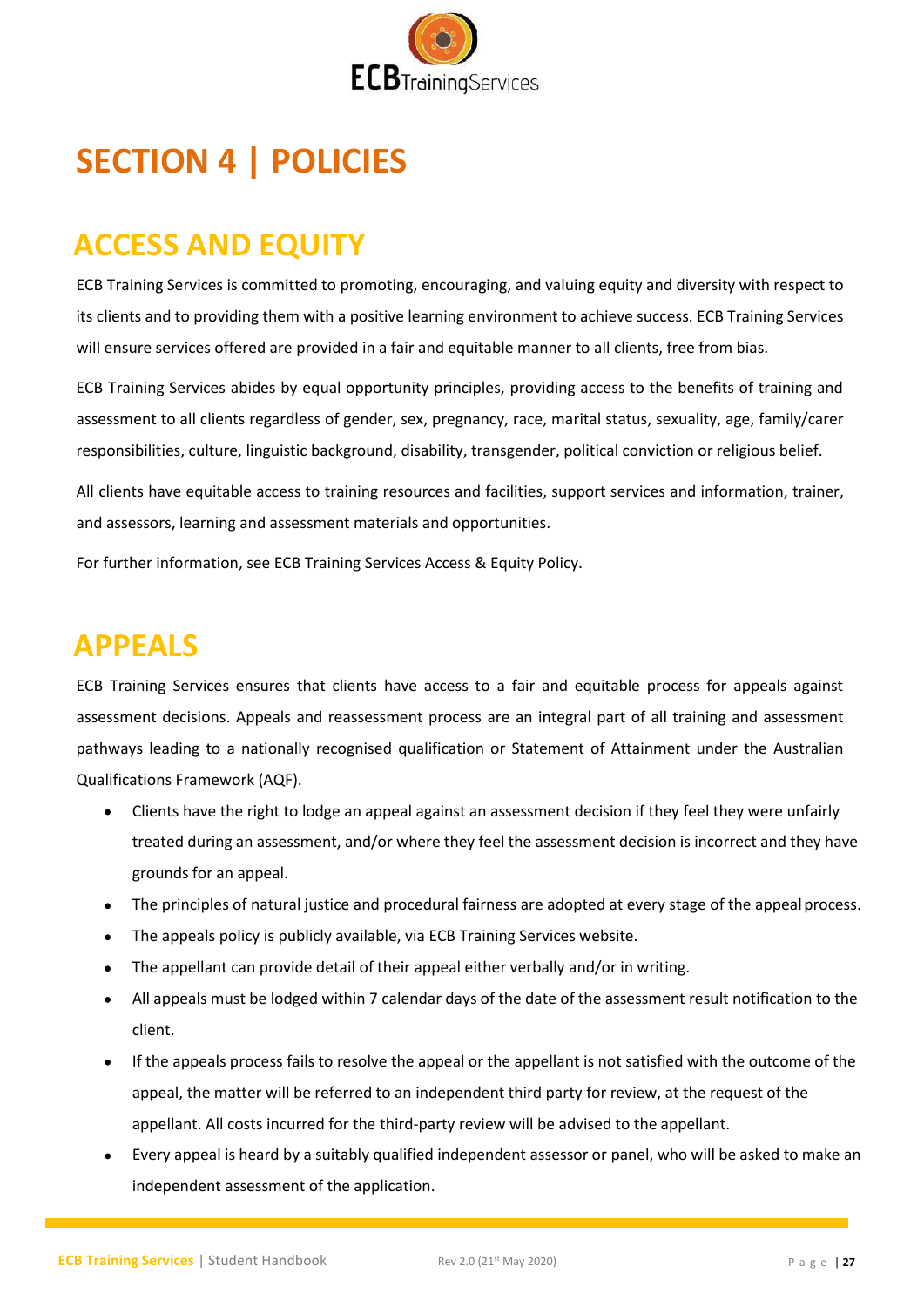

- All appeals are acknowledged in writing and finalised as soon as practicable.
- ECB Training Services may charge a fee for the appeals process where an external assessor is engaged. Should this be the case, all costs incurred will be advised to the appellant.
- If the appeal will take more than 60 calendar days to finalise ECB Training Services will inform the appellant in writing providing the reasons why more than 60 calendar days are required. The appellant will also be provided with regular updates on the progress of the appeal.
- ECB Training Services strives to deal with appeal issues as soon as they emerge, to avoid further disruption or the need for a formal complaint process.
- All appeals will be handled 'In-Confidence' and will not affect or bias the progress of the participant in any current of future training.

### <span id="page-27-0"></span>**GROUNDS OF APPEAL**

Valid grounds for an appeal against an assessment decision (where the trainee feels the assessment decision is incorrect) could include the following:

- The judgement as to whether competency has been achieved and demonstrated was made incorrectly,
- The judgement was not made in accordance with the Assessment Plan
- Alleged bias of the assessor
- Alleged lack of competence of the assessor
- Alleged wrong information from the assessor regarding the assessment process
- Alleged inappropriate assessment process for the particular competency
- Faulty or inappropriate equipment and/or
- Inappropriate conditions.

### <span id="page-27-1"></span>**APPEAL OUTCOMES**

Appeal outcomes may include:

- a) Appeal is upheld; in this event the following options will be available:
	- i. The original assessment will be re-assessed, potentially by another assessor.
		- ii. Appropriate recognition will be granted.
		- iii. A new assessment shall be conducted/arranged.
- b) Appeal is rejected/ not upheld; in accordance with ECB Training Services assessment policy the client will be required to:

i. undertake further training or experience prior to further assessment; or

ii. re-submit further evidence; or

submit/undertake a new assessment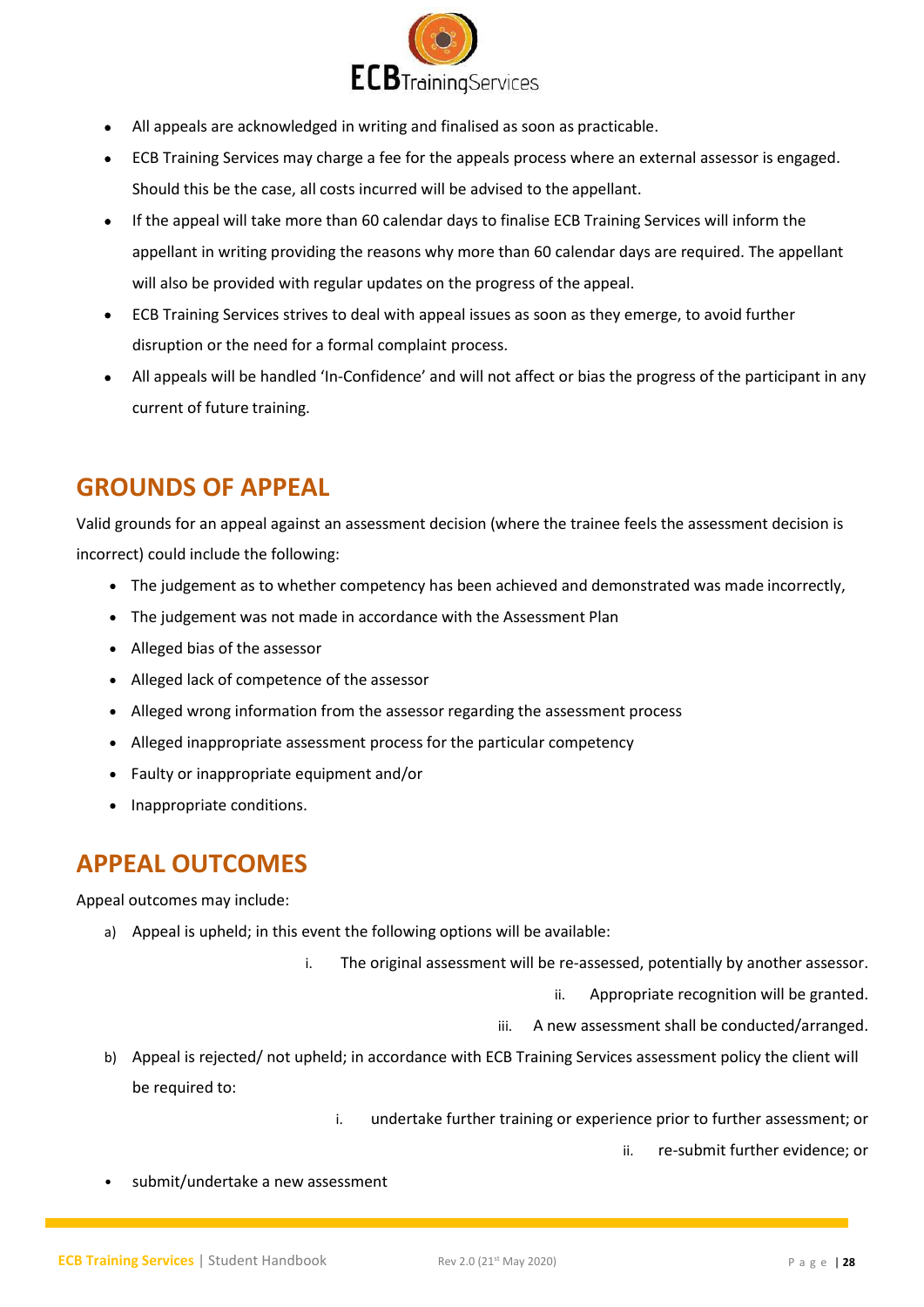

For further information, see ECB Training Services Appeals Policy.

### <span id="page-28-0"></span>**CLIENT ENROLMENT**

To enrol in a training program simply do so via our website or contact the Administration Office on <Phone Number> and we will send out an enrolment form and the information flyer about the course. Simply complete an Enrolment form and send to us, either by email or post.

Enrolments must be received no later than 24 hours prior to the course commencement. Enrolment forms should be returned with payment. Enrolments will be considered tentative until payment has been received.

Once we receive your enrolment an interview will be scheduled. At this interview you will do the following:

- Discuss the course in detail
- Discuss undertaking a training program
- Establish whether you are eligible for government funding (if available)
- Confirm the fees you will have to pay
- Complete a language literacy numeracy test to determine your learning needs
- Be informed about the requirements of a police/working with children check or other licences
- Confirm the date of the mandatory orientation session

#### <span id="page-28-1"></span>**TENTATIVE ENROLMENTS**

Should enrolment numbers reach maximum, and another person wishes to enrol on a course where there is a tentative enrolment, ECB Training Services will contact the tentative booking for payment confirmation or forfeiture of the tentative booking.

#### <span id="page-28-2"></span>**ENROLMENT CONFIRMATION**

All clients receive a letter/email to confirm their enrolment. Written confirmation will outline relevant details, such as venue, date, and course duration.

#### <span id="page-28-3"></span>**CLIENT INDUCTION**

Induction for all new clients includes the provision of this manual. All clients must complete and return the *Induction Checklist*, which can be found in *Appendix 1*.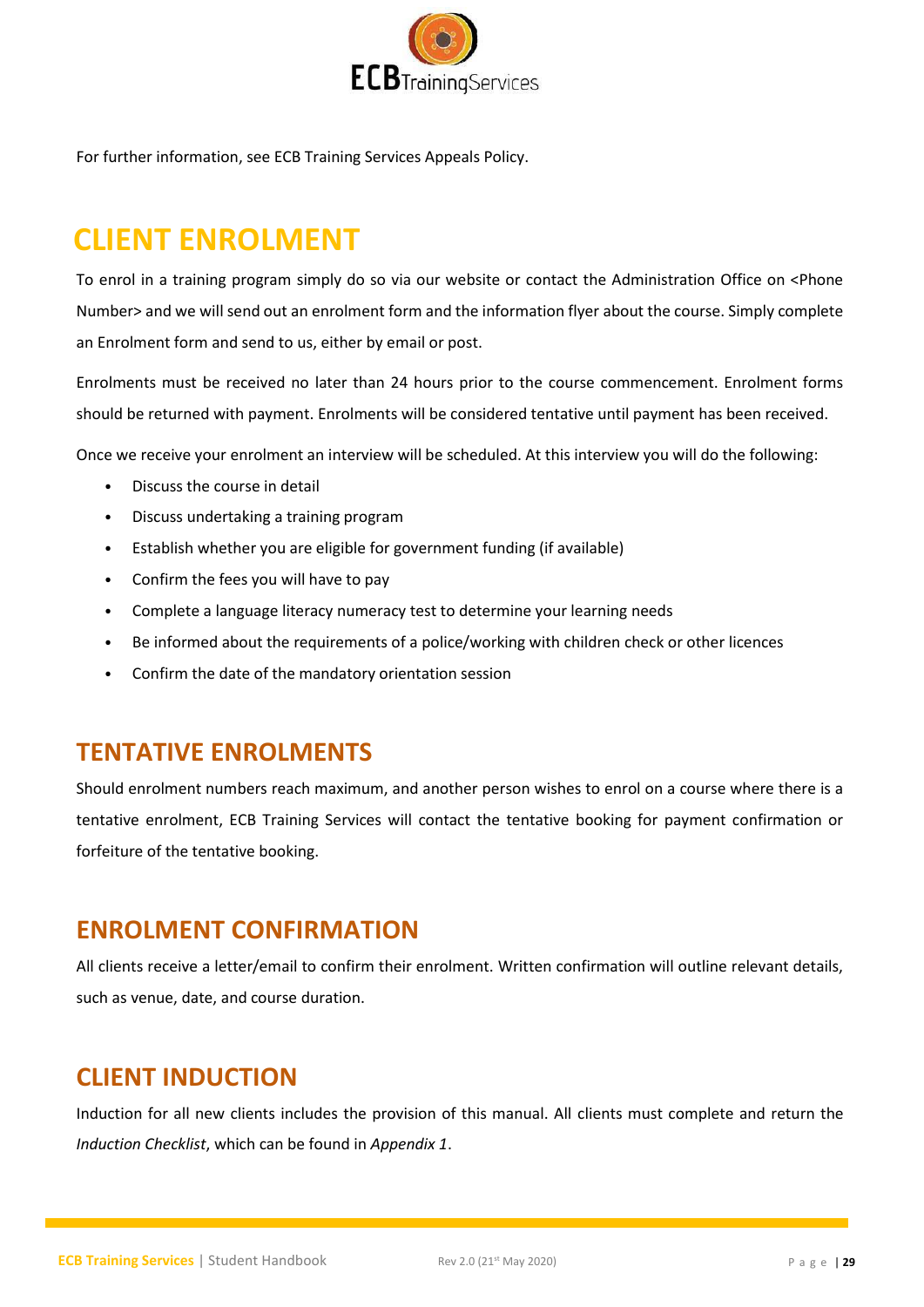

# <span id="page-29-0"></span>**CLIENT SELECTION**

ECB Training Services always conducts recruitment of clients in an ethical, fair and responsible manner using various methods.

ECB Training Services is committed to ensuring that all client selection processes are fair, equitable and consistent with workplace performance, competency level and the Training Package requirements. Therefore, selection into a training program is based upon the applicant:

- satisfying appropriate funding body entry criteria,
- meeting any pre-requisite qualifications or work experience, and
- meeting any age requirements that may be in place for a particular course

Client enrolments are subject to availability of places on the training program. This is based on the maximum number of participants who can be accommodated, given room capacity, type of course, learning structures, client needs etc.

If a training program is fully booked at the time the client enquires about enrolment into that particular training program they will either be placed on a "reserve" list or offered a place on a date where there are vacancies. Clients on a "reserve" list are given priority should a place become available. Enrolments are strictly on a firstin, first-served basis. Clients must have the appropriate level of language, numeracy, and literacy.

ECB Training Services shall ensure that any applicants who do not meet entry requirements are advised of any appropriate pre entry training they may take to meet eligibility criteria.

### <span id="page-29-1"></span>**CLIENT RECORDS**

ECB Training Services maintains an individual client file for every client who undertakes any form of training and assessment with us. This file contains records regarding your personal details provided to us, any training and assessment undertaken and completed. This file is available to you.

In accordance with Privacy laws and confidentiality requirements, your file is kept in a locked cupboard. Only those ECB Training Services personnel who need to have access to your file for training and assessment purposes can access it.

No other person/client can and will have access to your personal client file without your prior written permission. If you would like access to your personal records simply contact Director.

### <span id="page-29-2"></span>**COMPLAINTS**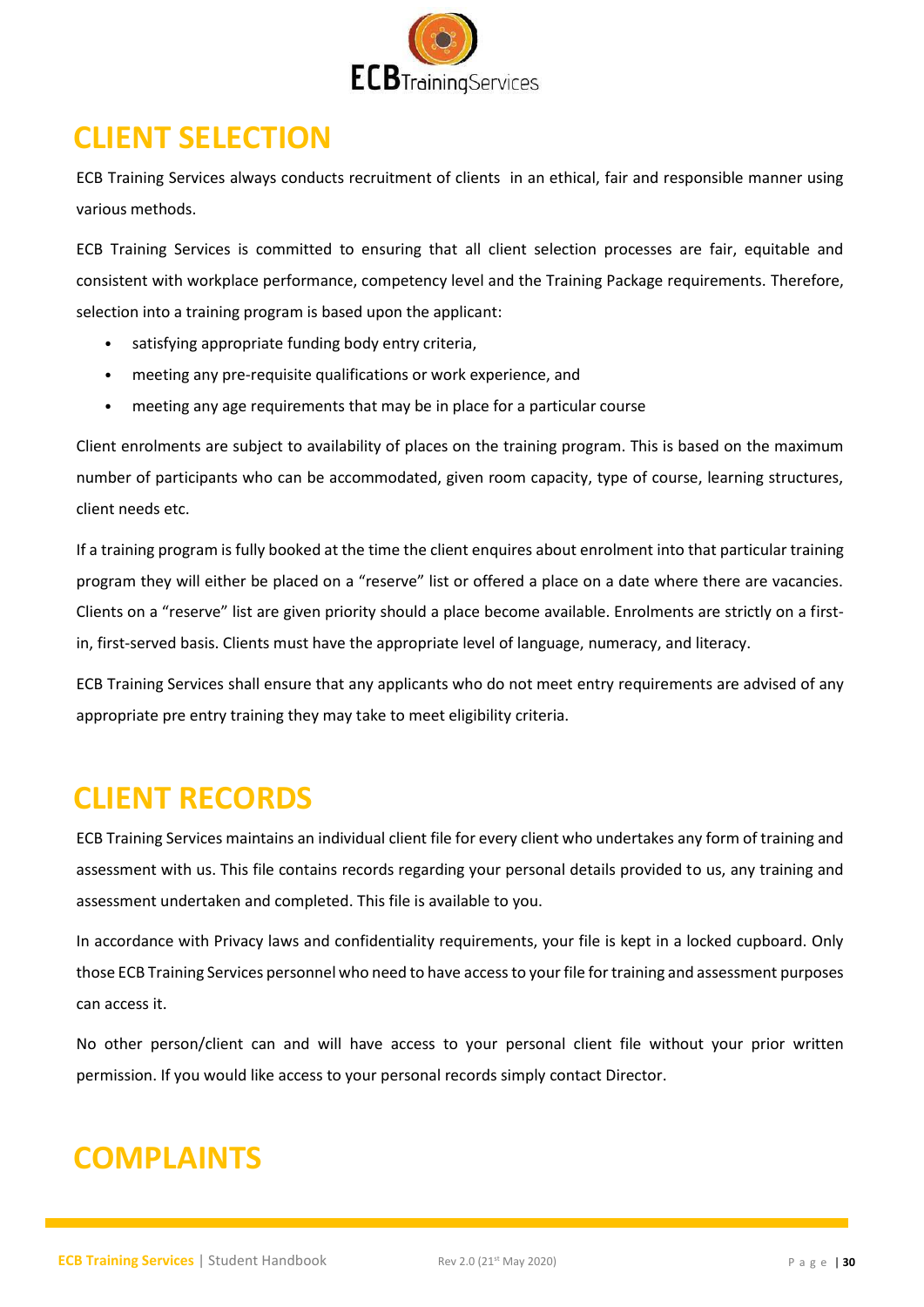

ECB Training Services has a fair and equitable process for dealing with client complaints.

All clients have the right to express a concern or problem they may be experiencing when undergoing training. The following is an outline of the Complaints Policy.

#### **PRINCIPLES**

- Complaints are treated seriously and dealt with promptly, impartially, sensitively, and confidentially.
- Complaints will be resolved on an individual case basis, as they arise.
- All clients have the right to express a concern or problem and/or lodge a complaint if they are dissatisfied with the training and assessment services that they have been provided (including through a third party) or the behavioural conduct of another learner.
- All complaints are acknowledged in writing and finalised as soon as practicable.
- The complaint resolution procedure is based on the understanding that no action will be taken without consulting the complainant and respondent, using a process of discussion, cooperation, and conciliation.
- The rights of the complainant and respondent will be acknowledged and protected throughout the complaint resolution process, including the conduct of separate interviews initially.
- In the interest of confidentiality, the number of people involved in the resolution process will be kept to a minimum.
- Final decisions will be made by the Director ECB Training Services or an independent party to the complaint.
- The complaint resolution procedure emphasises mediation and education while acknowledging that in some instances formal procedures and disciplinary action may be required.
- If the complaints process fails to resolve the complaint or the complainant is not satisfied with the outcome of the complaint the matter will be referred to an independent third party for review, at the request of the complainant. All costs incurred for the third-party review will be advised to the complainant.
- If the complaint will take more than 60 calendar daysto finalise ECB Training Services will inform the complainant in writing providing the reasons why more than 60 calendar days are required. The complainant will also be provided with regular updates on the progress of the complaint.
- Victimisation of complainants, respondents, or anyone one else involved in the complaint resolution process will not be tolerated.
- All complaints will be handled as Staff-In-Confidence and will not affect or bias the progress of the client in any current of future training. The rights of the complainant and respondent will be acknowledged and protected throughout the complaint resolution process.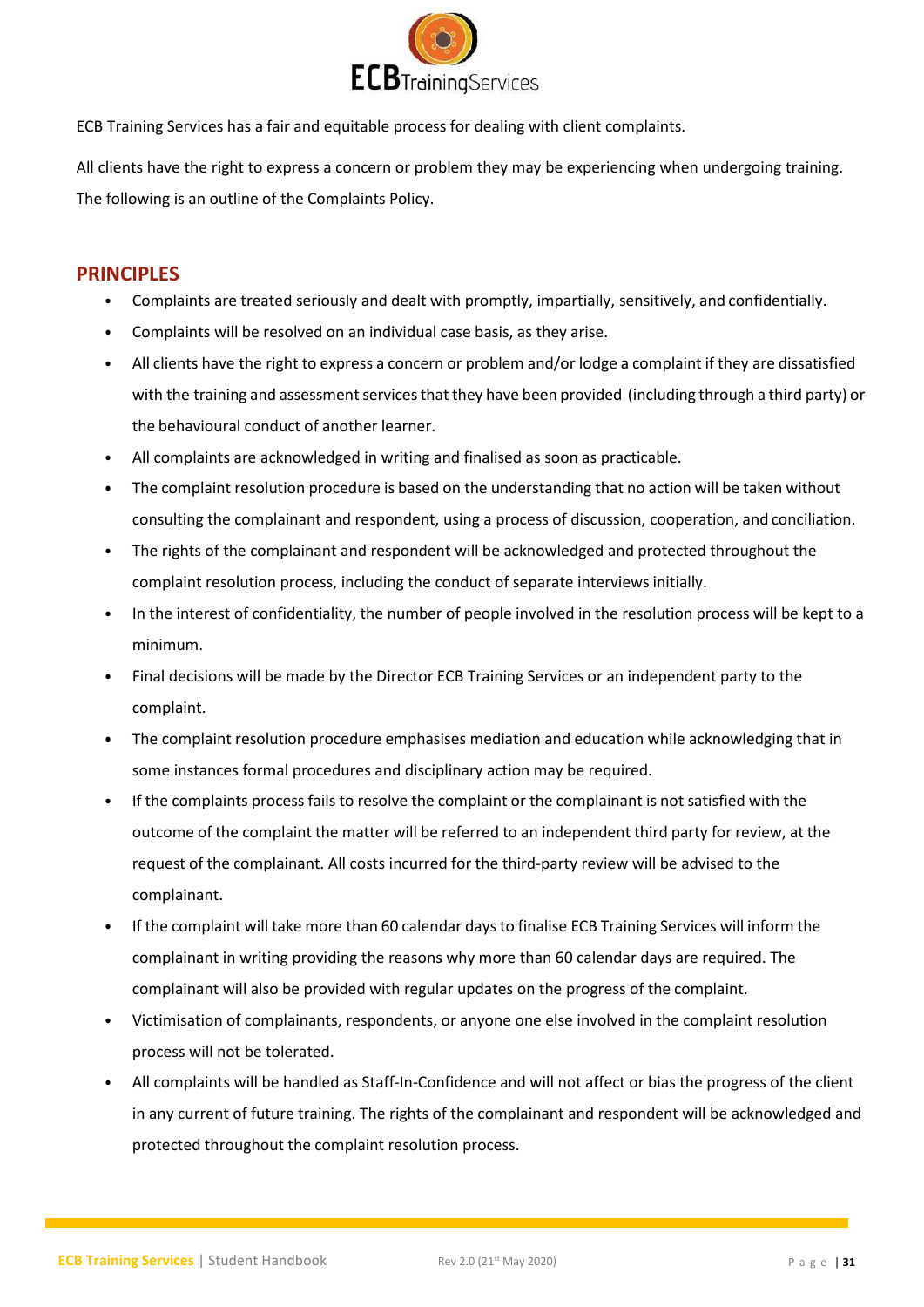

#### **LODGING A COMPLAINT**

Should you wish to lodge a complaint, a formal or informal approach should be made by the client to the trainer

/assessor/DIRECTOR.

The client completes a Complaints Form to commence the process. For further information, see ECB Training Services Complaints Policy.

### <span id="page-31-0"></span>**COURSE FEES**

ECB Training Services has developed a fair and equitable process for determining course fees, refunds, and payment options.

#### **FLEXIBLE PAYMENT OPTIONS**

ECB Training Services accepts various methods of payment for course fees. Payment for courses can be made in the form of cash, Visa card, MasterCard, Direct Deposit or PayPal.

Course fees are payable in advance and enrolments are considered tentative until payment is received.

#### **Qualification enrolments**

Fees for qualification program may be paid via a payment arrangement in advance. As full qualification payments are discounted, this payment method incurs a surcharge.

# <span id="page-31-1"></span>**CANCELLATION & TRANSFERS**

#### **ENROLMENT CANCELLATION / WITHDRAWAL / DEFERRAL / AMENDMENT**

Clients who wish to withdraw/cancel/defer/amend their course are required to complete a Course Withdrawal Amend form.

#### **CLIENT TRANSFERS**

a) **Transfer to another "Course date"** – Clients can transfer to another course date, providing they make a request in writing a minimum of one week in advance.

The transfer is subject to course availability.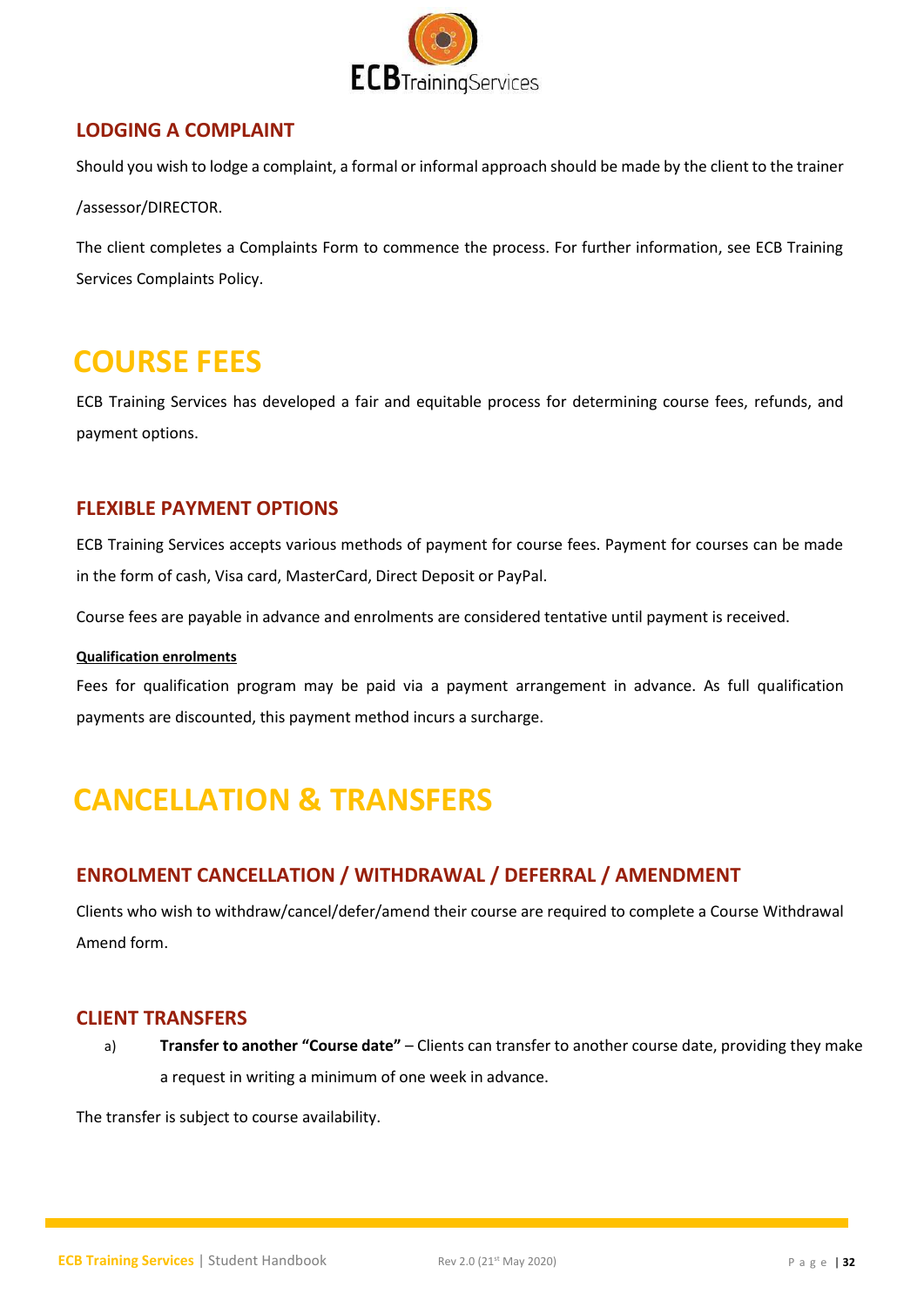

b) **Transfer to another "Course"** – Should a client wish to transfer to another course, they need to make the request in writing a minimum of one week in advance.

The transfer is subject to course availability.

c) **Transfer to another "Delivery mode"** – Should a client, enrolled in a course, wish to transfer to another "delivery mode" for the same course they are able to do so providing they make a request in writing a minimum of one week in advance. An administration fee is applicable for all transfers to another course delivery mode.

The transfer is subject to course availability.

Should a student wish to transfer to another delivery mode and does not provide written notice at least one week in advance, the student forfeits the full course fee.

d) **Transfer to another "Client"** – Prior arrangement no later than one week prior to the course. An administration free is applicable for all transfers to another client.

#### **RTO CANCELLATION OF COURSES**

ECB Training Services reserves the right to cancel a course if insufficient enrolments are received prior to course commencement. Clients already booked in these courses will be notified. If a course is cancelled, a full refund of all monies paid by a client for the course will be made within seven (7) days. ECB Training Services has financial safeguards in place to ensure that all pre-paid fees are available for refund in the case of cancellation by ECB Training Services.

### <span id="page-32-0"></span>**EQUAL OPPORTUNITY**

ECB Training Services is committed to equal opportunity policies and principles, as they affect clients and employees to ensure the elimination of discrimination and harassment.

#### <span id="page-32-1"></span>**RIGHTS AND RESPONSIBILITIES**

ECB Training Services has a legal and moral obligation to provide equal opportunity in employment and a learning environment free from harassment for employees, contractors, and clients.

ECB Training Services is committed to providing an environment which recognises and respects the diversity of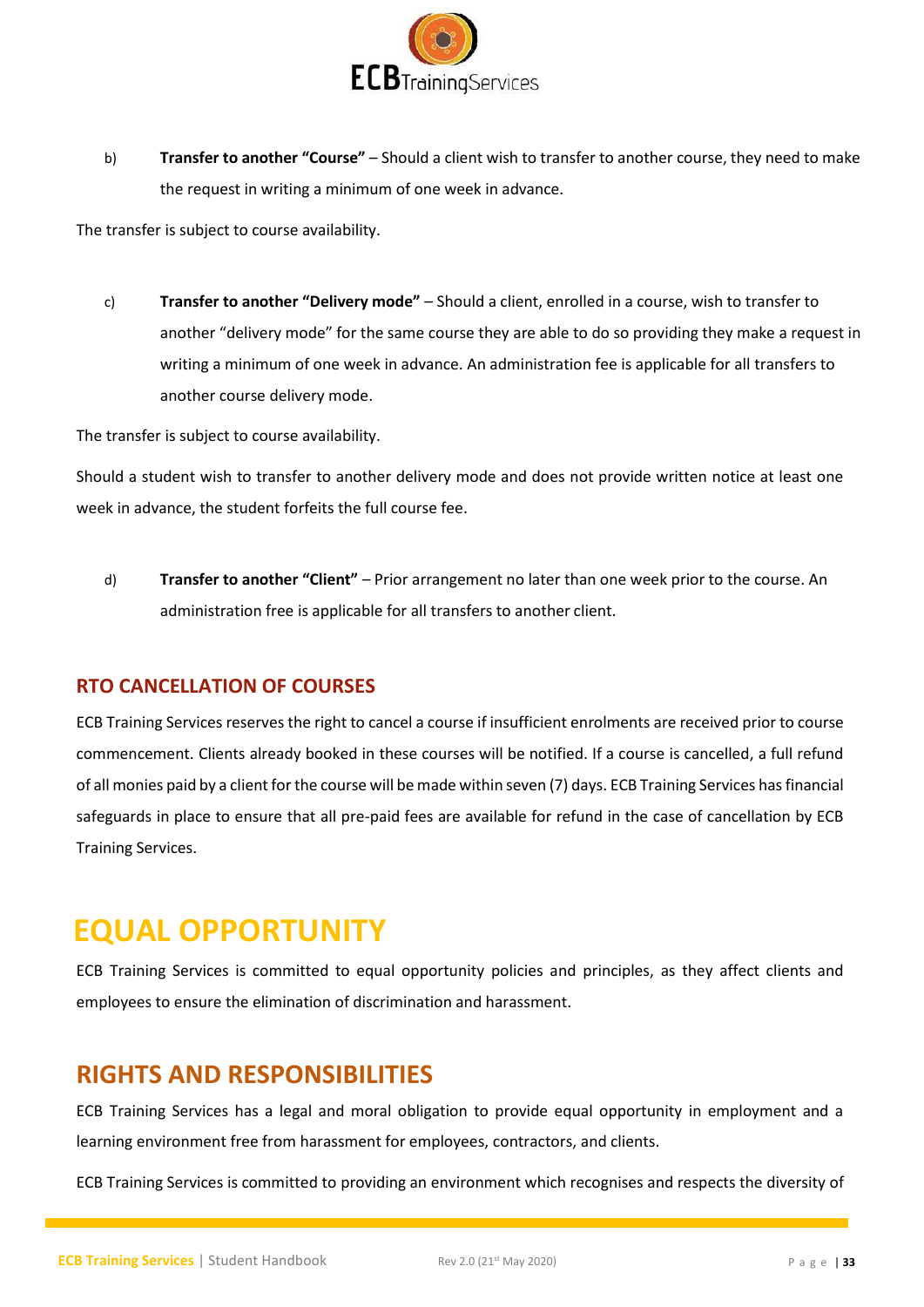

employees, contractors, and clients. ECB Training Services is committed to providing a work and study environment free from harassment, vilification and bullying and supports the rights of all employees, contractors, and clients to work and study in a safe and healthy environment free from such behaviour.

ECB Training Services will:

- Ensure that employees, contractors, and clients understand that these types of actions and behaviour will not be tolerated in the work/study environment.
- Request that any behaviour which could be considered harassment, vilification, or bullying cease immediately.

All employees, contractors and clients have a role to play in eliminating harassment, vilification and bullying by not encouraging or showing support for harassment, vilification or bullying aimed at work or study colleagues. This can be achieved by:

- Refusing to join in with these types of actions and behaviours.
- Supporting the person in saying no to these behaviours.
- Acting as a witness if the person being harassed decides to lodge a complaint.

If an employee, contractor, or client feels harassed, vilified, or bullied, the employee, contractor or client is encouraged to inform the person where the behaviour is unwanted, unacceptable and/or offensive. If the employee, contractor, or client feels unable to approach the person, or if the behaviour continues following their request that the behaviour cease, the DIRECTOR should be contacted.

As a client of ECB Training Services, you have the responsibility to:

- Act to prevent harassment, discrimination, and victimization against others
- Respect differences among other staff, clients, and contractors, such as cultural and social diversity
- Treat people fairly, without discrimination, harassment, or victimization
- Refuse to join in with these behaviours
- Supporting the person in saying no to these behaviours
- Acting as a witness it the person being harassed decides to lodge a complaint.

#### <span id="page-33-0"></span>**DISCRIMINATION**

Discrimination is treating someone unfairly or harassing them because they belong to a particular group. It is against the law to discriminate against a person because of their age, sex, pregnancy, disability (includes, past, present or possible future disability), race, colour, ethnic or ethno-religious background, descent or nationality, marital status, sexuality or gender identification.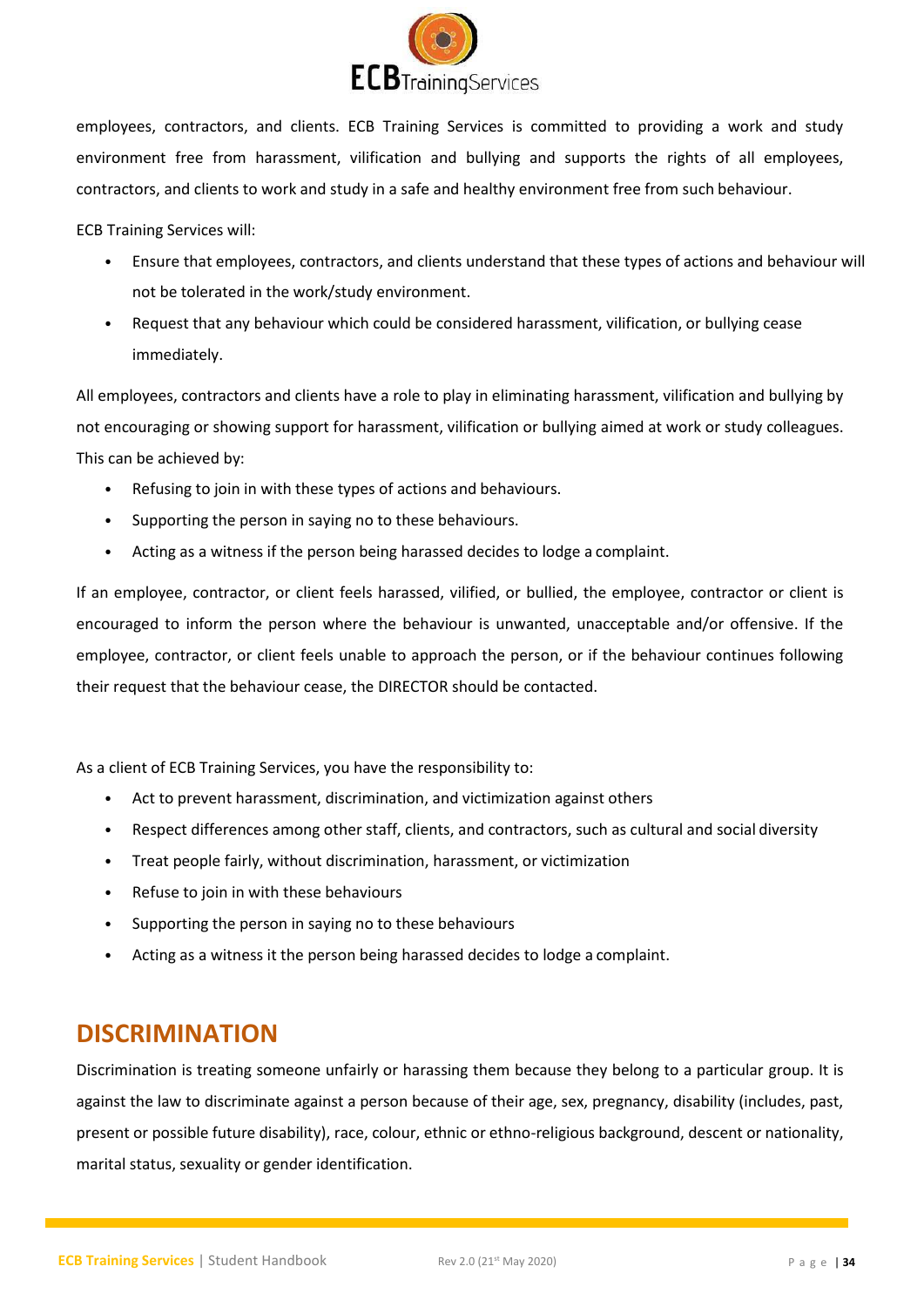

Both direct and indirect discrimination are against the law:

- Direct discrimination means treatment that is obviously unfair or unequal.
- Indirect discrimination means having a requirement that is the same for everyone but has an effect or result that is unfair to particular groups.

#### <span id="page-34-0"></span>**HARASSMENT, VILIFICATION AND BULLYING**

All employees, contractors and clients have an equal opportunity to work and study. ECB Training Services will not tolerate behaviour which is of a harassing, vilifying or bullying nature.

It is against the law for employees, contractors and clients to be harassed during the course of their work or study because of their sex, pregnancy, race (including colour, nationality, descent, ethnic or religious background), marital status, disability, sexuality, HIV/AIDS status or transgender. Federal anti-discrimination legislation applies to staff, contractors, and clients.

#### *Harassment*

In general, harassment is behaviour, which is unwanted and that humiliates, offends, or intimidates a person, and occurs because of a person's:

- Race, colour, ethnic or ethno-religious background, descent, or national identity.
- Sex.
- Pregnancy.
- Marital status.
- Disability (including physical, intellectual, and/or behavioural/psychiatric disability; past, current, or future disability; actual or presumed disability).
- Sexuality (male or female; actual or presumed).
- Transgender.
- Age.

It is unlawful for a person to be harassed due to a relationship to or association with a person of a particular race, sex, marital status, disability, homosexuality, transgender or age.

Harassment in the work and study environment can be overt or subtle, direct, or indirect. It can be verbal, nonverbal, or physical. Harassment can occur when power is used incorrectly.

Harassment is not always intended. Actions and behaviour which one person finds amusing or unimportant may offend or hurt another person.

Examples of harassment include: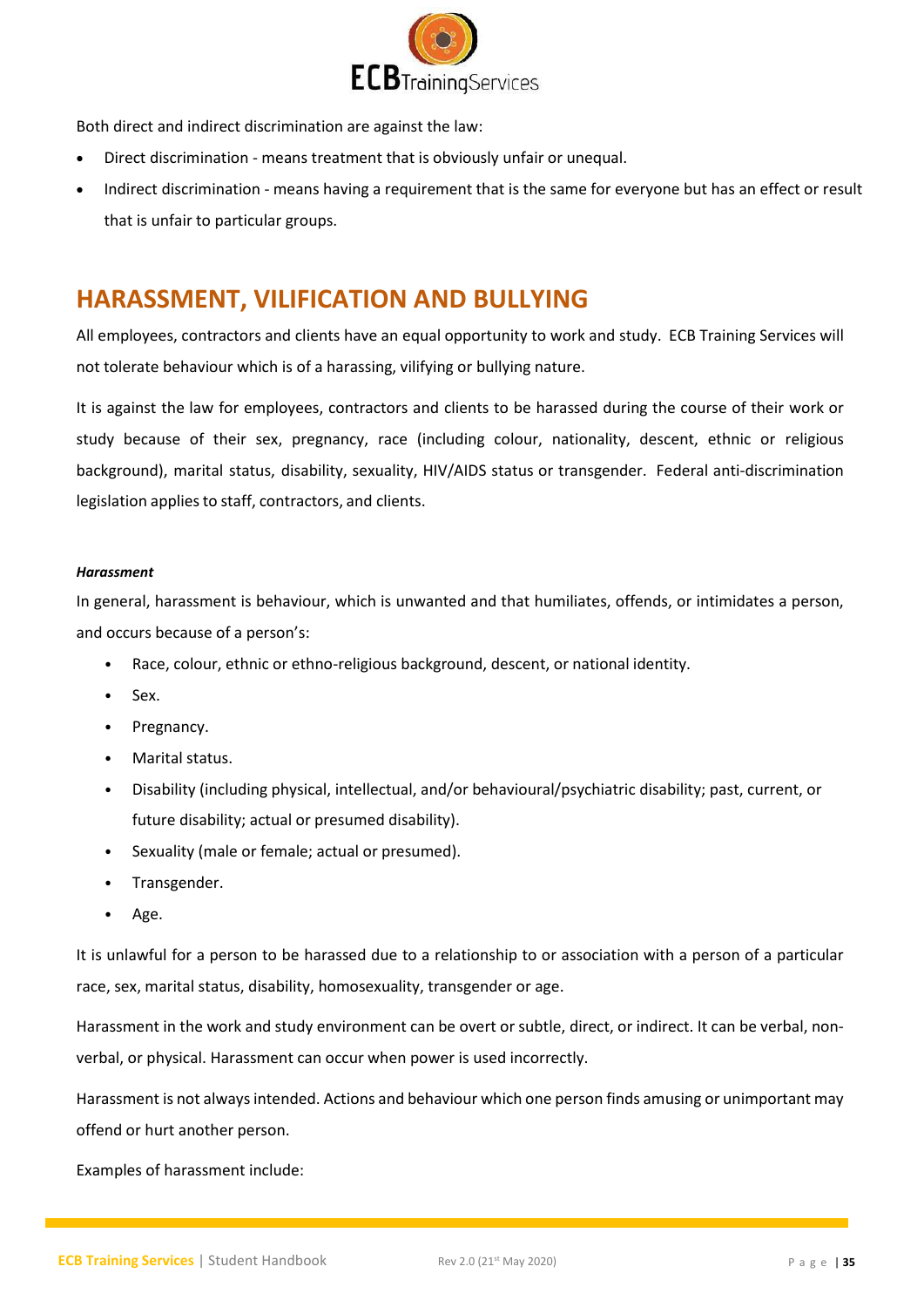

- Intrusive or inappropriate questions or comments about a person's private life.
- Unwanted written, telephone or electronic messages.
- Promises or threats to a person.
- Physical violence or the threat of physical violence or coercion.

#### *Vilification*

Vilification is the public act of a person which incites hatred towards, serious contempt for, or severe ridicule of, a person or group of persons on the grounds of race, sexuality, transgender or HIV/AIDS status.

Examples of circumstances and behaviour that may constitute vilification on the basis of a person's race, sexuality, on transgender grounds, or disability (HIV/AIDS) etc are graffiti, speeches or statements made in public, abuse that happens in public, statements or remarks in a newspaper, journal or other publication, on radio, television or other widely accessed electronic media such as internet, email etc. People wearing symbols, such as badges or clothing with slogans, in public, gestures made in public, posters or stickers in public space.

#### *Bullying*

Bullying behaviour can refer to the actions or behaviours of a person to another that intimidates, degrades, or humiliates the person. It may include verbal abuse, behaviour intended to punish such as isolation, exclusion from workplace activities and "ganging up". Repeated "put-downs", aggression, threats, and poorly managed conflicts of opinion may be part of bullying behaviour. It can occur between people such as managers and employees or contractors, co-workers, and clients.

#### <span id="page-35-0"></span>**SEXUAL HARASSMENT**

ECB Training Services will not tolerate sexual harassment in the learning or work environment.

The ECB Training Services deplores all form of sexual harassment and seeks to ensure that the work and study environment is free from such harassment. Implementation of this policy is the responsibility of all persons.

Sexual harassment is unlawful. The harasser may be held liable for unlawful actions and be required to pay damages. All employees, contractors and clients have the right to work and study in an environment free from sexual harassment.

#### *Forms of sexual harassment*

Sexual harassment may take many forms. Often people do not realise that their behaviour constitutes sexual harassment, but they must be aware that behaviour that is acceptable to one person may not necessarily be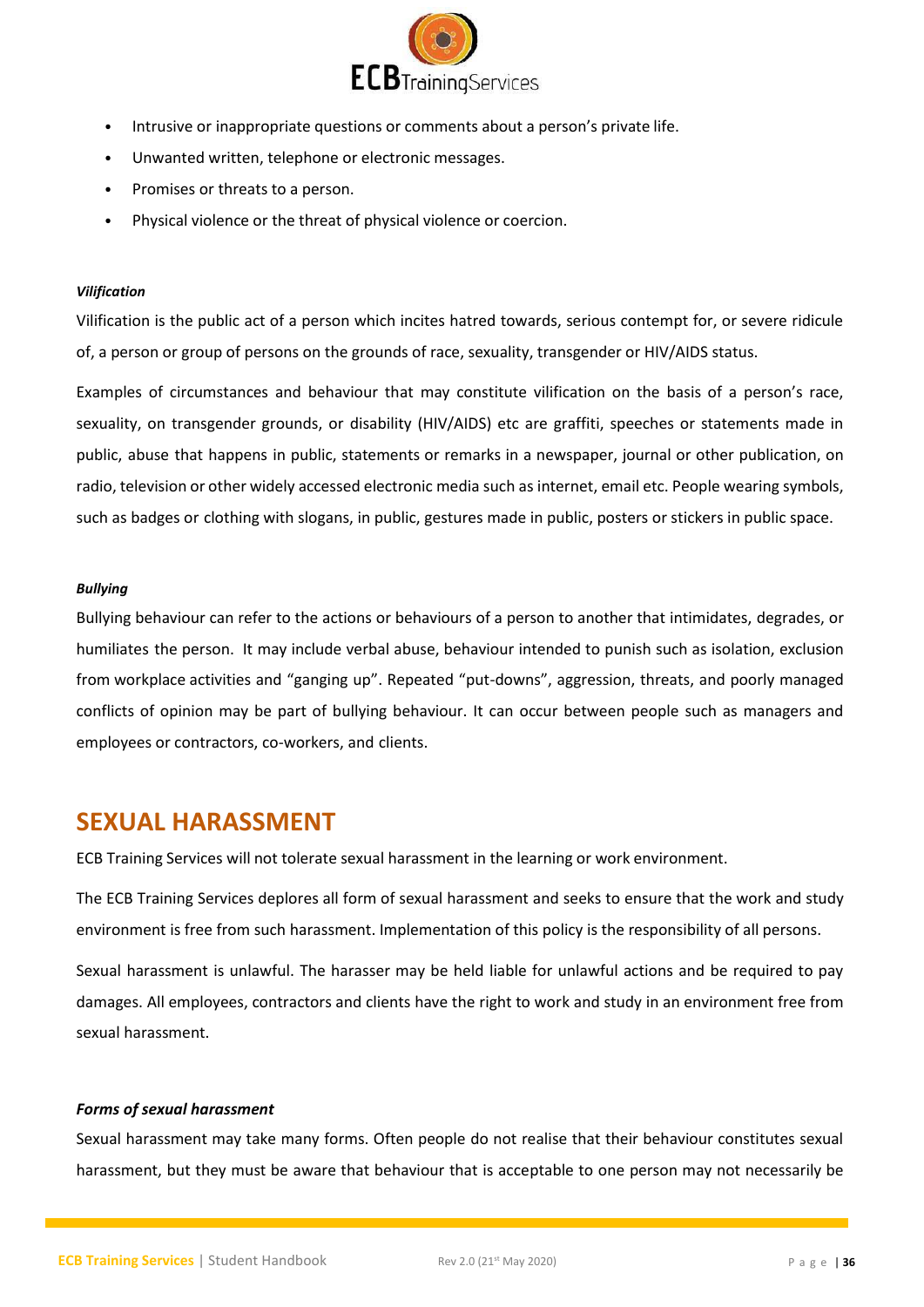

acceptable to another. Sexual harassment is any unwanted behaviour of a sexual nature by one person to another at work or in a work-related setting. Examples of sexual harassment include, but are not limited to:

- Insensitive jokes and pranks.
- Lewd comments about appearance.
- Unnecessary body contact.
- Displays of sexually offensive materials, for example, calendars or posters.
- Requests for sexual favours.
- Speculation about a person's private life and sexual activities.
- Threatened or actual sexual violence.
- Threat of dismissal, loss of opportunity and so on, for refusal of sexual favours.

#### **COMPLAINTS**

All complaints regarding equal opportunity matters are treated seriously and investigated promptly, confidentially, and impartially.

### <span id="page-36-0"></span>**PRIVACY**

ECB Training Services abides by the Privacy Act and respects clients, staff, and trainer/assessors' right to privacy.

As an RTO, ECB Training Services is obliged to maintain effective administrative and records management systems. This involves the collection and retention of personal information from clients in secure client records. All staff must be scrupulous in using client information only for the purposes for which it was gathered. All clients always have access to their own records .

ECB Training Services collects information from clients upon initial enquiry to send course information and is collected at enrolment and during the provision of the training and assessment services. The ECB Training Services may use personal information to advise clients of upcoming events and training course, for marketing and research purposes. In addition, feedback on services provided through surveys is collected. This feedback assists us improve the quality of the services and training and is treated confidentially.

ECB Training Services will only disclose information to other parties, as required by law, or as otherwise allowed under the Privacy Act 1988.

For further information, see ECB Training Services Privacy Policy.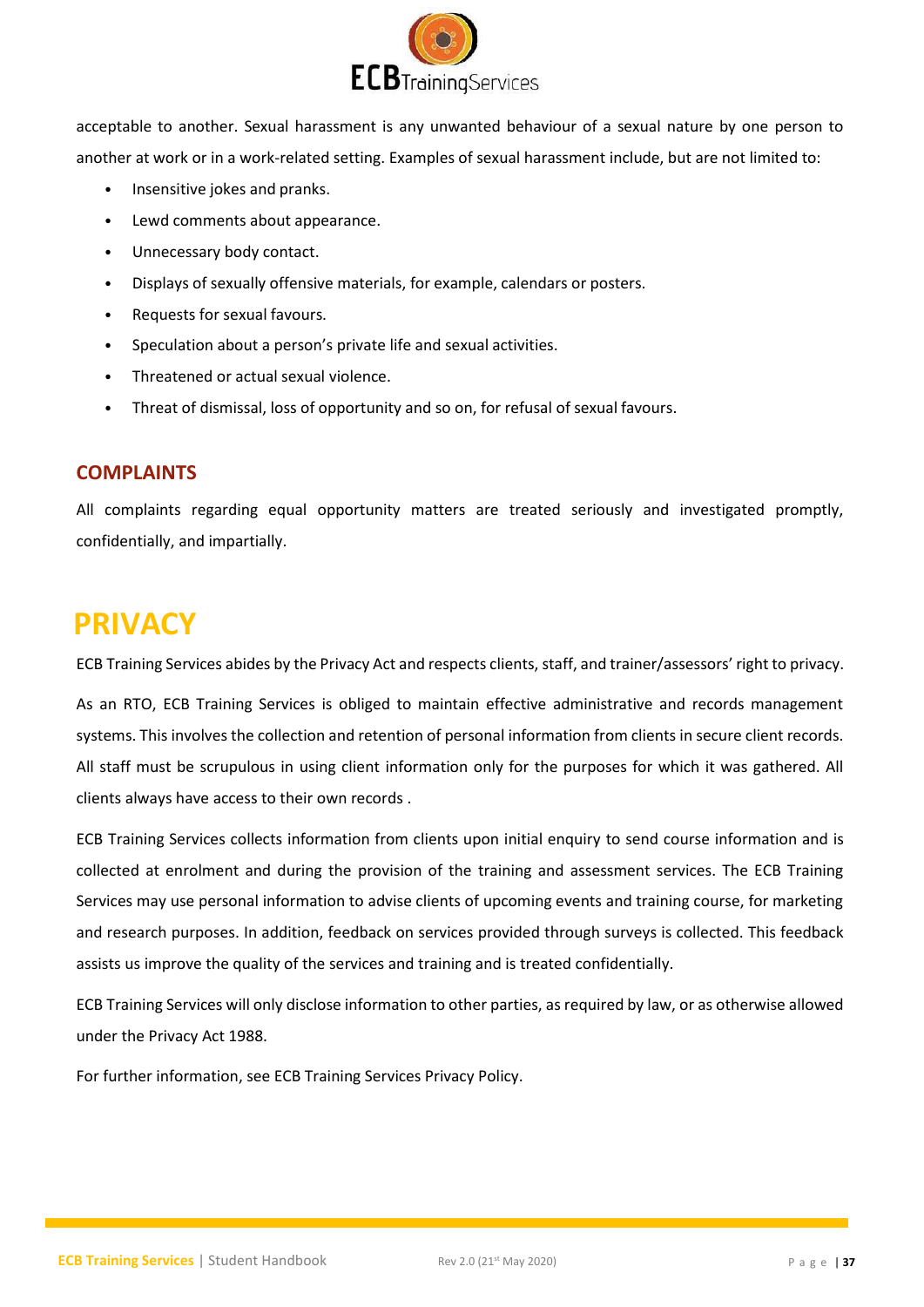

# <span id="page-37-0"></span>**REFUND POLICY**

Payment of all refunds, to clients who are entitled to a refund, are in accordance with the following refund policy.

ECB Training Services will strive to maintain its highly competitive fee structure, as well as its fair and equitable refund policy.

- a) Payment of all refunds is made within one week (seven days) of application forrefund.
- b) With regard to all withdrawals, ECB Training Services will firstly encourage a client to enrol on another course date, prior to processing refund applications.
- c) Written notification of withdrawal from a training program must be provided by a client to apply for a refund for a course. This may be via letter, email or the completion of the refund form.
- d) There is no refund applicable where a client has commenced their course/unit.
- e) There is no refund to participants who do not obtain their qualification after assessment.
- f) There is no refund for recognition of prior learning assessments after enrolment, where Recognition resources and services have been supplied to the client.
- g) ECB Training Services does not accept liability for loss or damage suffered in the event of withdrawal from a course by a client.
- h) ECB Training Services provides a full refund to all clients, should there be a need for ECB Training Services to cancel a course. In the first instance ECB Training Services will (where possible) provide an opportunity for the client to attend another scheduled course.
- i) If ECB Training Services cancels a course, clients do not have to apply for a refund, ECB Training Services will process the refunds automatically.
- j) Refunds for cancellation of enrolments in individual courses are granted on a sliding scale:

| <b>Reason for Refund</b> | <b>Notification requirements</b>    | <b>Refund</b>                   |
|--------------------------|-------------------------------------|---------------------------------|
| Client withdraws         | In writing, eight (8) calendar days | 100% of the course fee (paid by |
|                          | or more prior to the course         | the client)                     |
|                          | commencement                        |                                 |
| Client withdraws         | In writing, within seven (7)        | 75% of the full course fee      |
|                          | calendar days prior to the course   | (regardless of how much the     |
|                          | commencement.                       | Client has already paid)        |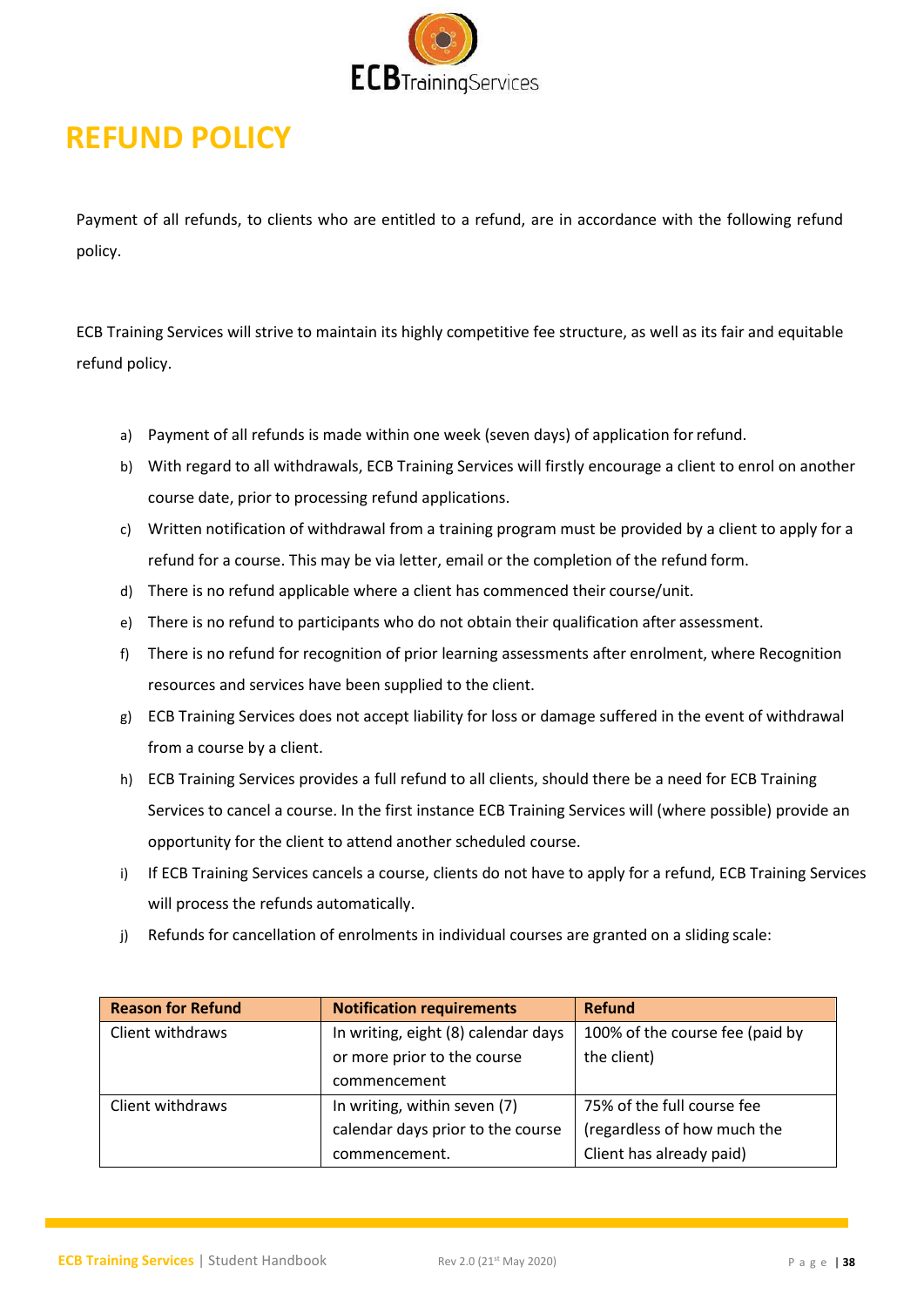

| Client withdraws                                                                                      | In writing, less than 24 hours prior | Nil Refund                      |
|-------------------------------------------------------------------------------------------------------|--------------------------------------|---------------------------------|
|                                                                                                       | to course commencement.              |                                 |
| <b>Reason for Refund</b>                                                                              | <b>Notification requirements</b>     | <b>Refund</b>                   |
| Client withdrawn from the                                                                             | After course commencement,           | Nil Refund                      |
| course by ECB Training                                                                                | due to inappropriate behaviour       |                                 |
| <b>Services</b>                                                                                       |                                      |                                 |
| Course cancelled by                                                                                   |                                      | 100% of the course fee (paid by |
| <b>ECB Training</b>                                                                                   |                                      | the client)                     |
| <b>Services</b>                                                                                       |                                      |                                 |
| A fee equal to 25 % of the full fee is charged where cancellations occur within seven (7) days before |                                      |                                 |
| commencement of an enrolled course or assessment                                                      |                                      |                                 |
| Fees are refunded in full where the client submits in writing reason for withdrawal, eight (8)        |                                      |                                 |
| days or more prior to commencement of an enrolled course or assessment                                |                                      |                                 |

k) Refunds for cancellation of enrolments in full qualifications are subject to the following refund formula.

| <b>Fee Type</b>      | <b>Description</b>                      | Fee \$\$                         |
|----------------------|-----------------------------------------|----------------------------------|
| Enrolment            | RTO administrative processes for        | \$150.00 per qualification       |
| cancellation fee     | processing of enrolment, reporting and  |                                  |
|                      | other administrative actions related to |                                  |
|                      | cancellation                            |                                  |
| Unit Fee - Commenced | For all individual units                | Full Unit fee payable by the     |
|                      | commenced/attended/completed from       | client                           |
|                      | within the qualification / Accredited   | <b>Nil Refund</b>                |
|                      | course                                  |                                  |
| Unit Fee - Not       | For all individual units <b>NOT</b>     | Full Unit fee paid by the client |
| Commenced            | commenced/attended/completed from       | is Refunded                      |
|                      | within the qualification / Accredited   |                                  |
|                      | course                                  |                                  |

#### **COMMENCEMENT DATES**

- \*\* Please note commencement for correspondence courses is the date that the training materials were posted to the client.
- Commencement for online clients is the date that online access is provided to an individual client for a particular course.
- Commencement date for a classroom-based learning mode is the first day of the course.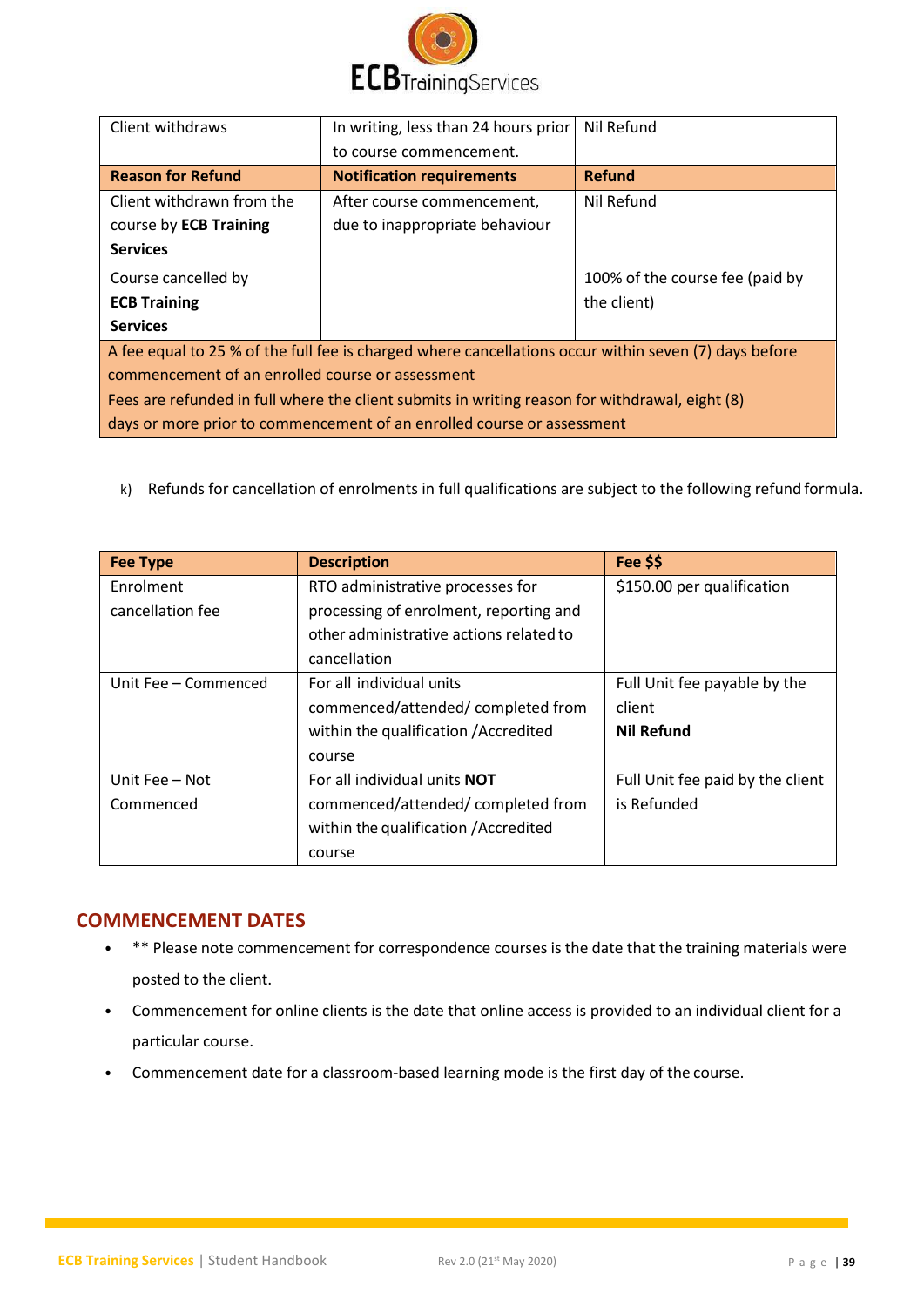

# <span id="page-39-0"></span>**WORKPLACE HEALTH AND SAFETY (WHS)**

ECB Training Servicesis committed to providing a safe and healthy learning and work environment. The safety of our clients and staff is of primary importance in all activities and operations of our organisation. We are committed to implementing, maintaining and continuously improving work health and safety in all of our facilities and operations.

ECB Training Services encourages all persons to regard accident prevention and safety as a collective and individual responsibility.

ECB Training Services recognises its responsibility under the Workplace Health and Safety and related regulations. The DIRECTOR has responsibility for ensuring the health and safety of staff, clients, contractors and visitors. This includes:

- Provide and maintain safe plant, equipment and systems of work.
- Provide, monitor and maintain systems for safe use, handling, storage and transportation of plant, equipment and substances.
- Maintain the workplace in a safe and healthy condition.
- Provide adequate facilities to protect the welfare of all employees.
- Provide information, training and supervision for all staff and contractors, helping them to integrate WHS into their work areas and roles.
- Provide information, where relevant, to clients, allowing them to learn in a safe manner.
- Check WHS system compliance via ongoing auditing.
- Integrate continuous improvement into WHS performance.

#### **DUTY OF CARE**

ECB Training Services is committed to taking practicable steps to provide and maintain a safe and healthy work and learning environment for all staff, clients, and contractors. Specific responsibilities are shown below.

#### **ECB TRAINING SERVICES MANAGEMENT:**

- Are responsible for the effective implementation and regular review of this WHS policy.
- Must observe, implement and fulfil responsibilities under legislation that appliesto WHS and endeavour to comply with relevant standards and codes of practice.
- Must ensure that the agreed procedures for regular consultation between management and staff are followed.
- Monitorsthe WHS management policies and procedures. Outcomes of WHS monitoring are used to help maintain appropriate risk controls. The effectiveness of these risk controls and this monitoring and review process is linked to ECB Training Services Continuous Improvement processes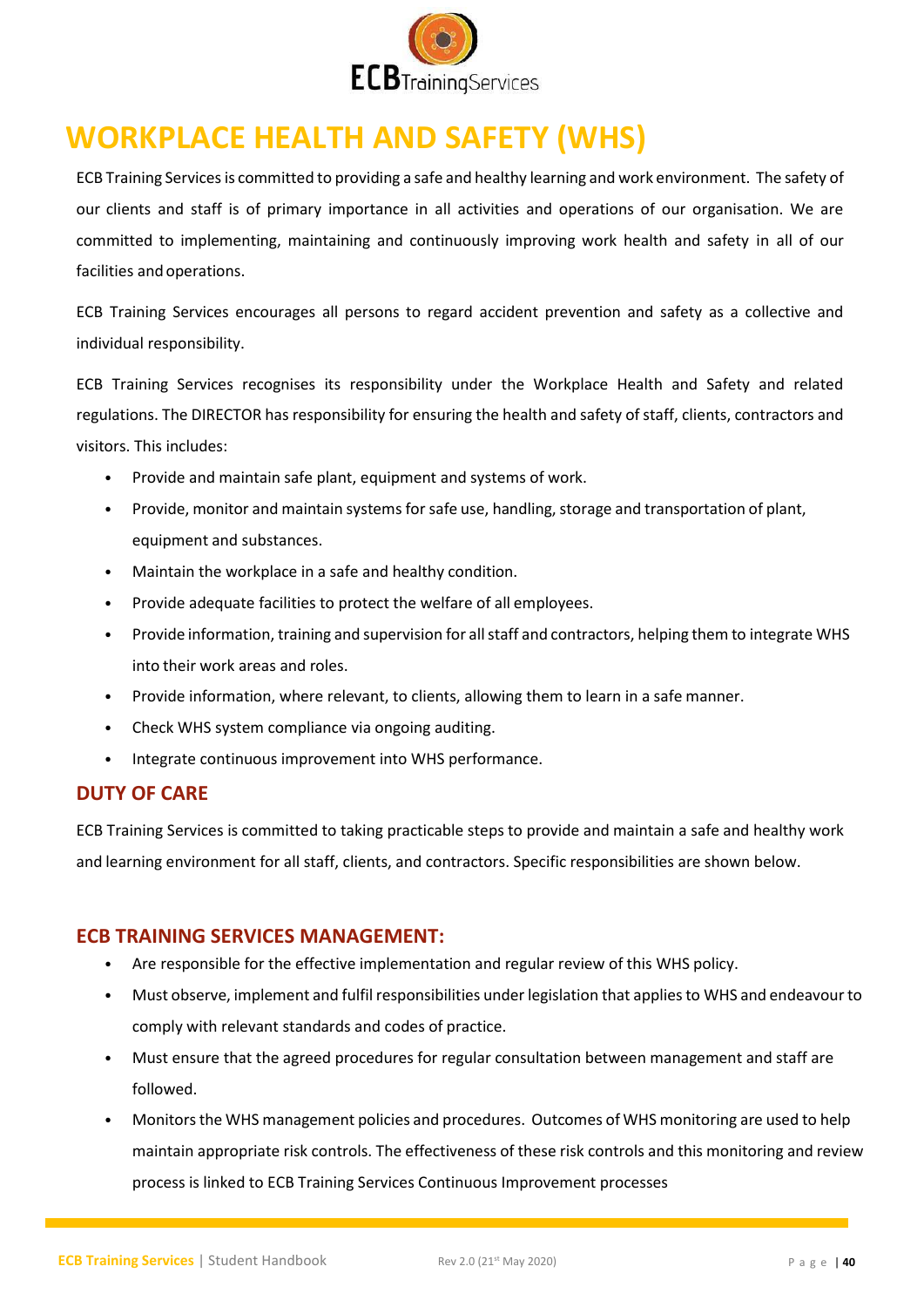

• Are responsible for ensuring that a WHS management system is implemented.

#### **STAFF, CONTRACTORS, CLIENTS AND VISITORS:**

- Have a duty of themselves and others.
- Have a responsibility to cooperate with all WHS processes.
- Have a responsibility to comply with relevant ECB Training Services WHS management system policies and procedures.
- Must not bypass or misuse systems or equipment provided for WHS purposes.
- Must report any unsafe conditions which come to their attention to the DIRECTOR.

#### **ACCIDENTS, INJURIES AND NEAR MISSES**

All incidents and near misses are required to be reported immediately. See your trainer/assessor or administration personnel to report any issues.

ECB Training Services will ensure that the injured person receives appropriate first aid and/or medical treatment as soon as possible and will conduct an investigation to reasonably prevent a recurrence.

ECB Training Services is also committed to ensuring that injury management activities commence as soon as possible after injury and that every effort is made to provide suitable and meaningful duties consistent with the nature of the injury or illness, after seeking appropriate medical judgement.

Clients and employees are expected to take care to prevent work-related injuries to themselves and to others.

#### **INVESTIGATING INCIDENTS AND ACCIDENTS**

The DIRECTOR is responsible for investigating incidents and accidents.

Following the report of an incident (near miss) or accident (and after first aid and other injury management processes have been implemented), the DIRECTOR will immediately undertake an investigation.

The process for investigations may include.

- Interview all people involved in the accident or incident and witnesses.
- Use the risk management approach to help understand the underlying hazardsthat caused the incident or accident and whether controls failed, were insufficient or were absent.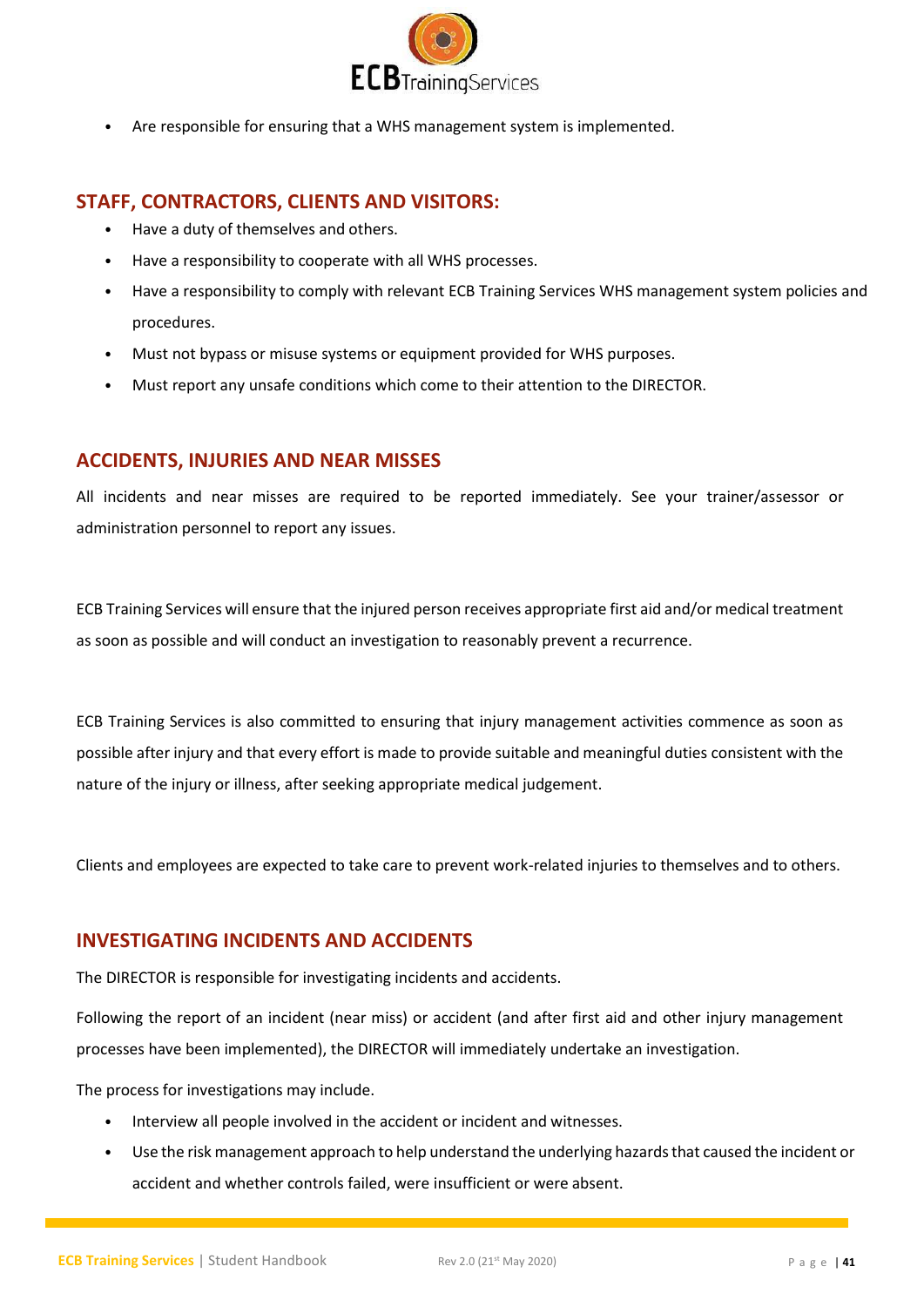

- Listen to recommendations of people involved in the incident or accident about what is required to prevent such incidents or accidents in the future.
- Analyse results of investigation and document recommended courses of action for evaluation by the DIRECTOR.

Once action is approved, communicates outcomes and planned actions.